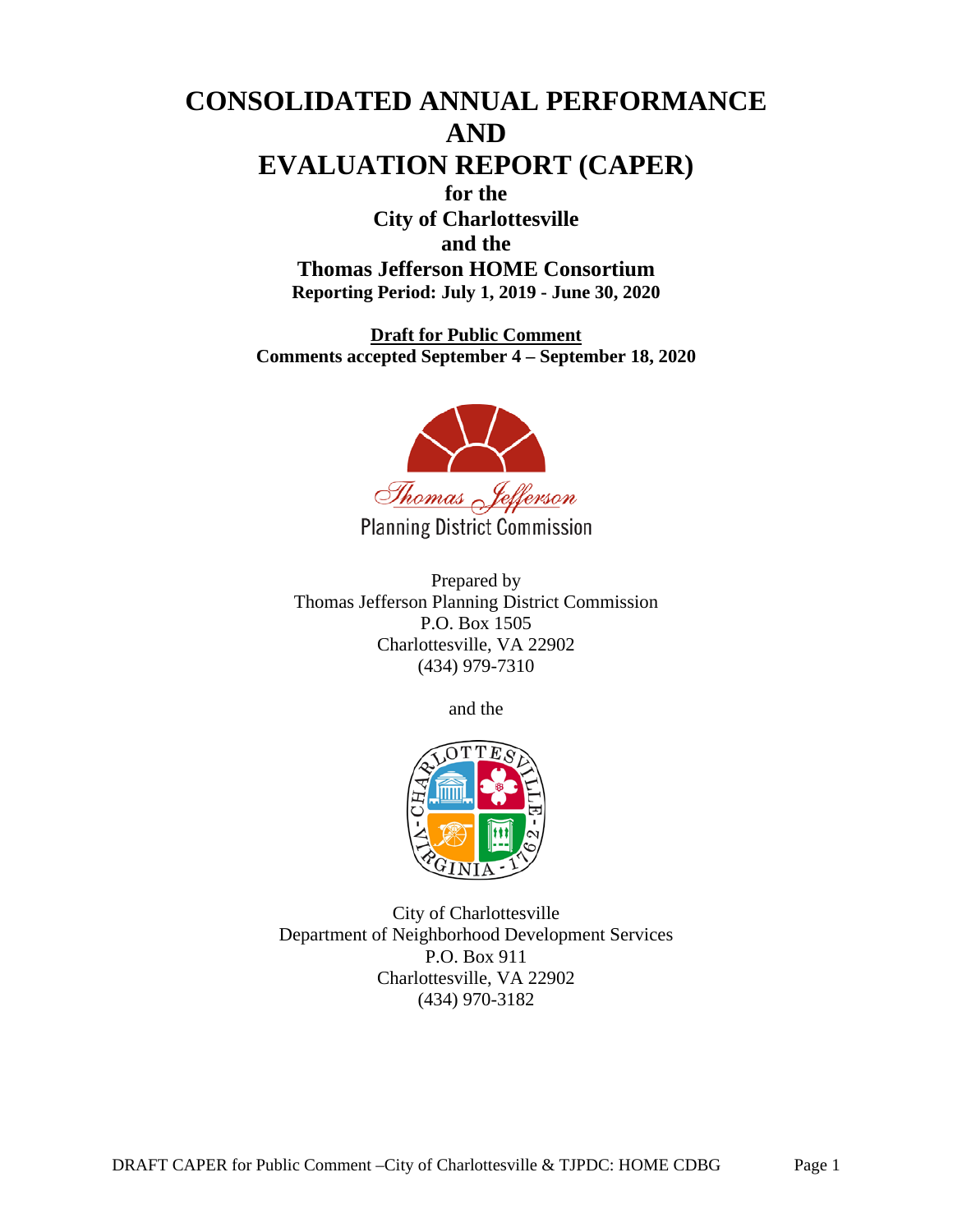#### **CR-05 - Goals and Outcomes**

# **Progress the jurisdiction has made in carrying out its strategic plan and its action plan. 91.520(a)**

Goals for the HOME program are focused on assisting first-time homebuyers, preserving existing housing stock by rehabilitating owner-occupied homes, and developing new housing units for home ownership or rental. HOME Consortium activities are carried out through nonprofit housing foundations in the region: the Albemarle Home Improvement Program (AHIP), the Fluvanna/Louisa Housing Foundation (F/LHF), the Nelson County Community Development Foundation (NCCDF), and Skyline CAP (serving Greene County). HOME funds are often combined with other funding, extending the reach and effectiveness of the program.

The City of Charlottesville (the City) seeks proposals for the use of its HOME funds through a competitive process. City projects in the Program Year 2020 (PY 2020) Action Plan consisted of major housing rehabilitation projects through Albemarle Housing Improvement Program (AHIP).

The HOME CHDO set-aside funds are allocated to a locality on a rotation basis, to provide funding for development of one or more new housing units, either rental units or homes for purchase. For PY19, it was Louisa County's turn in the rotations. The CHDO project consisted of acquisition of land and construction of a rental of a rental property. Skyline CAP is moving forward with construction of two single-family homes. The environmental review has been completed, including submission of builder plans and elevations to satisfy the condition from the Department of Historic Resources (DHR), since the property is located within the Stanardsville Historic District. Skyline CAP has acquired the land and submitted materials to Greene County to divide the parcel into two building lots. Skyline CAP has been undertaking outreach to identify a potential first-time homebuyer for one of the units.

The region has a high level of capacity to carry out these housing projects. HOME funds in turn contribute to the stability and sustainability of the housing foundations in the region. Progress toward goals set forth in the five-year Consolidated Plan and one-year Action Plan has been steady and positive. Overall, HOME funds are meeting critical needs in our region.

Goals for the CDBG program are focused on supporting job improvement through job training, providing access to quality childcare, providing technical assistance for microenterprises, supporting homeless persons and their transition to independence through re-entry support, and supporting infrastructure improvements to make public spaces more accessible. Activities for the year included assisting 20 low/moderate income persons with business development (technical assistance) and 20 low/moderate income persons with basic literacy instruction; 1-2 major homeowner rehabilitations (combined with HOME funds); and providing 27-28 homeless persons access to services through a coordinated entry system.

Activities were carried out through sub-recipients that serve City residents. CDBG projects are consistent with annual City Council priorities that are established one-year prior to the beginning of the program year. The City seeks proposals for use of its CDBG funds through a competitive request for proposal process.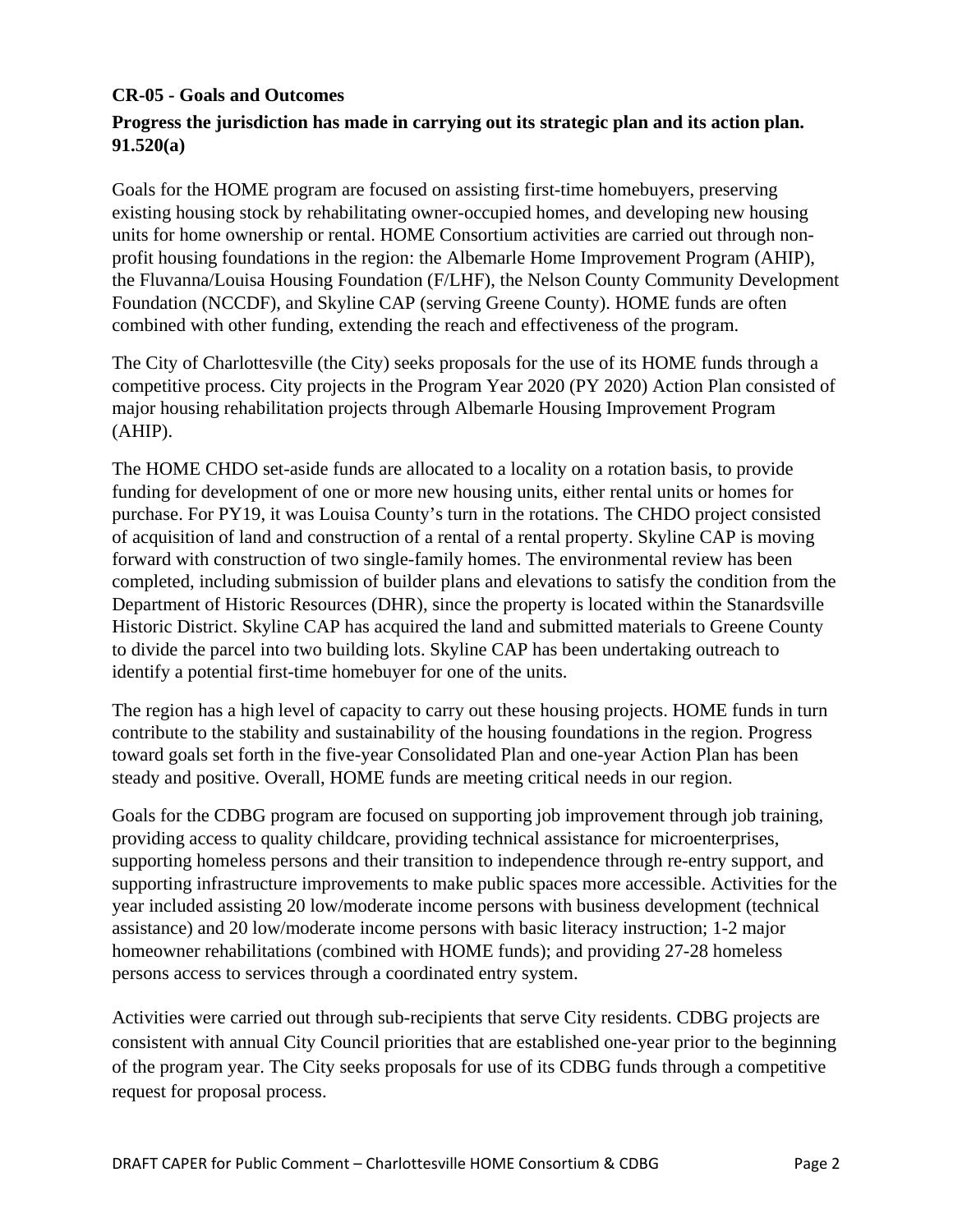Refer to the CDBG and HOME charts below which outline the PY 19 goals and outcomes of the CDBG and HOME programs.

# **Assess how the jurisdiction's use of funds, particularly CDBG, addresses the priorities and specific objectives identified in the plan, giving special attention to the highest priority activities identified.**

As identified in the Consolidated Plan, the most prevalent housing problem in the region is high housing cost burden, with more pressures on renters than homeowners. Substandard conditions remain, especially in rural areas, and energy inefficiency add to cost burdens. The HOME program has focused its efforts on substantial rehabilitation of owner-occupied homes, including addressing energy efficiency, and on providing affordable rental units. PY19 HOME projects also included adding a new affordable homeowner unit to assist with the high housing cost burden problems that exist in the region and work toward providing down-payment assistance for first time homebuyers.

A primary driver of housing need is a lack of jobs in the region that pay sufficient wages to support a family. In the City, there is a large need for job training to match residents with the current and projected skills needed by employers in the region. Microenterprise training is an economic development tool for creating and growing jobs. In addition to job training and microenterprise assistance, there is a large need for quality childcare to be able to retain a job.

A review of the PY19 outcomes shows the City and Thomas Jefferson HOME Consortium are making good progress towards addressing the objectives identified in the plan. Some projects that were awarded funding in PY19 are still underway, and outcomes will be reported when projects are complete in future program years.

For PY19, completed HOME projects included two first-time homebuyer assistance projects, development of two new rental units, and twelve (12) homeowner rehabilitation projects, for a total of 16 units. For CDBG projects the City worked with sub recipients to implement public service and economic development projects. Economic development accomplishments for microenterprises are expected to have successes and growth far beyond PY17. Public service partners provided workforce development training, re-entry services to persons with criminal background history, as well as childcare subsidies to assist with job retention for persons who are low to moderate income. In addition to public service and economic development activities, through the Belmont Priority neighborhood set-aside, the City also supported infrastructure improvements to enhance sidewalk accessibility by making sidewalks more accessible for pedestrians.

| <b>CDBG Activities - Program Year 2019</b>            |                               | Goal | <b>Actual</b> |
|-------------------------------------------------------|-------------------------------|------|---------------|
| Support Job Improvement                               |                               |      |               |
| <b>Access to Quality Childcare</b>                    | Persons<br>Assisted           | 23   |               |
| Microenterprise Assistance                            | <b>Businesses</b><br>Assisted | 25   | 23            |
| Goal: Support Homeless and Transition to Independence |                               |      |               |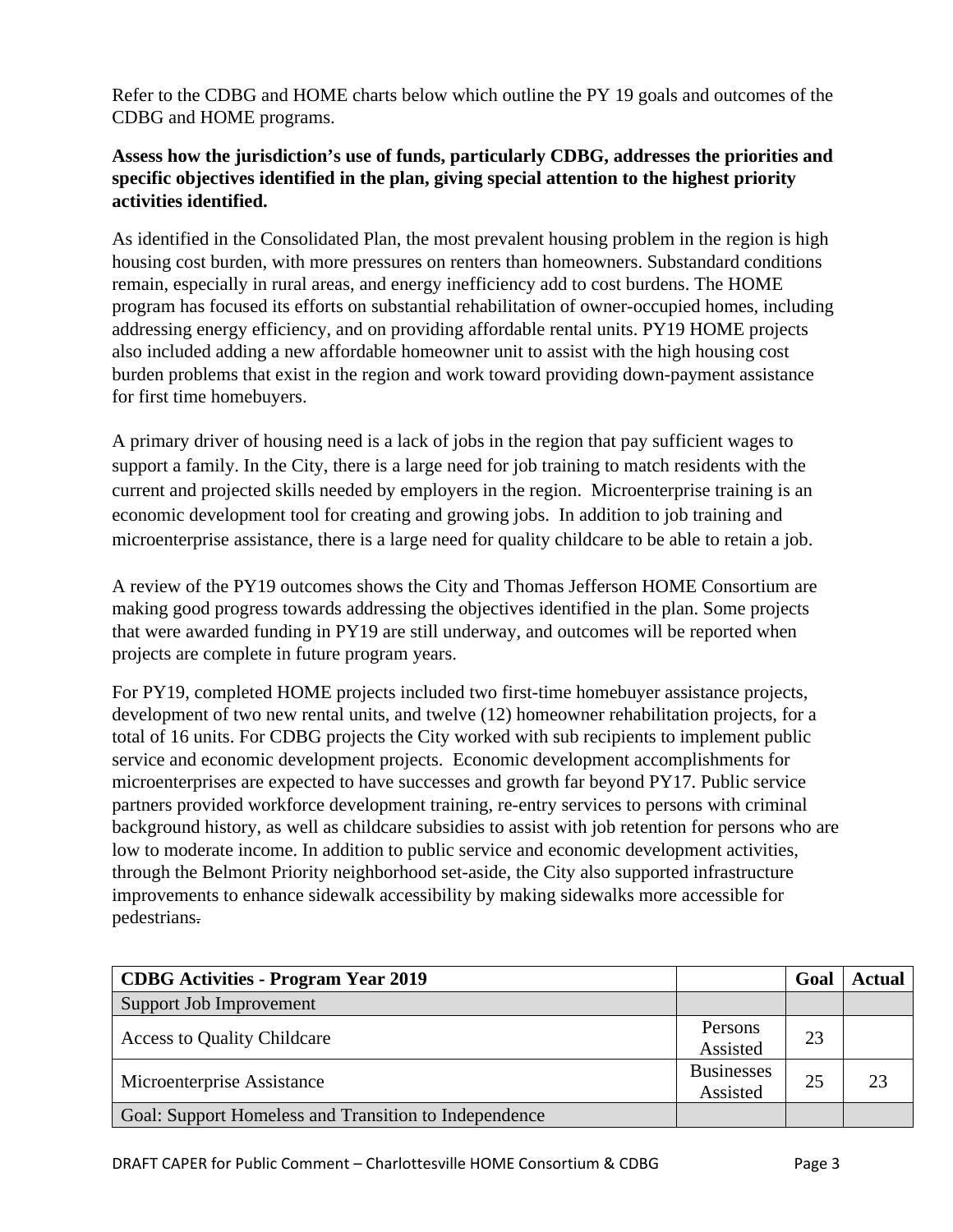| Homeless Non-Housing Community Development          | Persons<br>Assisted           | 150  | 89   |
|-----------------------------------------------------|-------------------------------|------|------|
| <b>Conduct Training Sessions</b>                    |                               |      |      |
| <b>Technical Assistance for Microenterprises</b>    | <b>Businesses</b><br>Assisted | 25   | 23   |
| <b>Support Infrastructure Improvements</b>          |                               |      |      |
| <b>Public Facility or Infrastructure Activities</b> | Persons<br>Assisted           | 3800 | 3700 |

|              | Persons &       |      |  |
|--------------|-----------------|------|--|
| <b>TOTAL</b> | <b>Business</b> |      |  |
|              | <b>Assisted</b> | 4023 |  |

The figures in the table represent CDBG projects completed between July 1, 2018 and June 30, 2020. As noted, some projects are reported as businesses or individual persons and some of the outcomes share strategic plan goals. The PY 14  $10<sup>th</sup>$  & Page infrastructure project outcomes are being reported in the PY 17 CAPER because the project was not fully complete in previous program years. PY15, PY16, PY17 funding for the  $10<sup>th</sup>$  & Page Priority Neighborhood is expected to be completed by the end of PY18 and outcomes will be reported in the PY18 CAPER. The Belmont public infrastructure project will be reported in the future FY20/FY21 CAPER once construction is completed.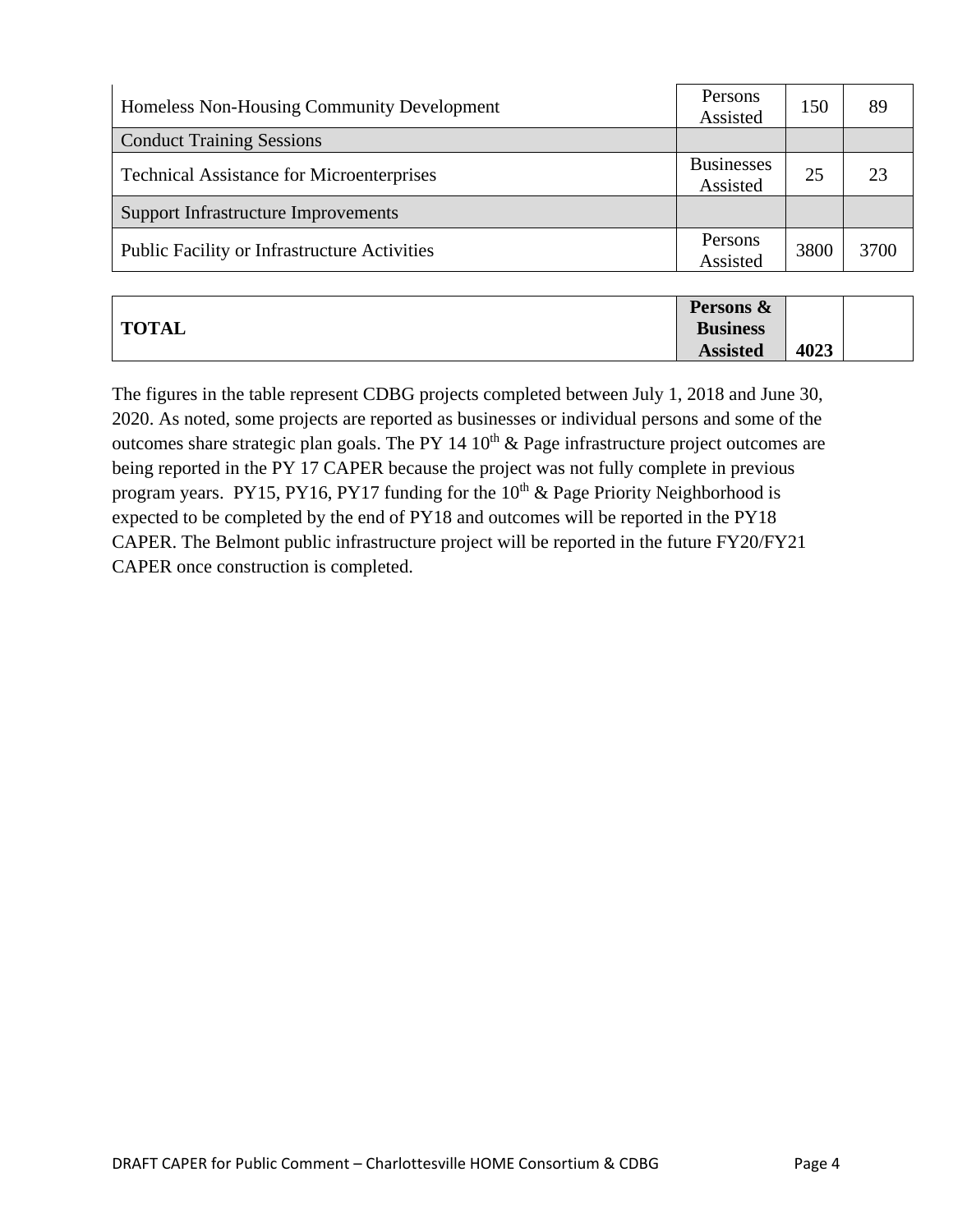| <b>HOME Activities - Program Year 2019</b>                                                                                        | Goal           | <b>Actual</b>             |
|-----------------------------------------------------------------------------------------------------------------------------------|----------------|---------------------------|
| <b>Albemarle County</b>                                                                                                           |                |                           |
| Complete 9 housing rehabilitation projects for low and very low-<br>income homeowners in substandard housing in Albemarle County. | 5              | 5 complete<br>5 underway  |
| Charlottesville                                                                                                                   |                |                           |
| Provide Down-payment Assistance through Piedmont Housing<br>Alliance and Habitat for Humanity.                                    | 8              | 9 underway<br>2 Completed |
| Rehabilitate 1 owner-occupied home                                                                                                | 3              | 3 underway                |
| Fluvanna                                                                                                                          |                |                           |
| Provide down payment assistance to 1 low/moderate income<br>family                                                                | 1              | $\mathbf{0}$              |
| Build two new affordable rental unit in Fluvanna County.                                                                          | $\overline{2}$ | 2 completed               |
| Rehabilitate 1 owner occupied home                                                                                                | $\mathbf{1}$   | $\overline{0}$            |
| Greene                                                                                                                            |                |                           |
| Acquire property and build 2 single-family homes for rental or<br>purchase.                                                       | $\overline{2}$ | 2 underway                |
| Build one new home for first-time homebuyer                                                                                       | 1              | $\overline{0}$            |
| Provide down payment assistance to first time homebuyer                                                                           | $\overline{2}$ | $\overline{0}$            |
| Louisa                                                                                                                            |                |                           |
| Provide down payment assistance to first time homebuyer                                                                           | $\mathbf{1}$   | $\overline{0}$            |
| Rehabilitate one owner-occupied home                                                                                              | $\mathbf{1}$   | 1 completed               |
| Build two new affordable rental unit                                                                                              | 1              | 1 completed               |
| Nelson                                                                                                                            |                |                           |
| Provide assistance to 1-2 First Time Home Buyer                                                                                   | 1              | 1 completed               |
| Rehabilitate 7 substandard owner-occupied houses                                                                                  | $\tau$         | 3 completed<br>1 underway |
| <b>TOTAL</b>                                                                                                                      | 36             | 36                        |

| <b>Homebuyer Assistance</b>     | 14 |    |
|---------------------------------|----|----|
| <b>Homeowner Rehabilitation</b> | 17 |    |
| Rental                          |    |    |
| New Home Construction           |    |    |
| <b>TOTAL</b>                    | 36 | 39 |

The totals in the table represent HOME projects completed between July 1, 2018 and June 30, 2020. Five additional activities were initiated during the year and are moving toward completion. The City's 2017 CHDO project commenced in PY17 and is continuing.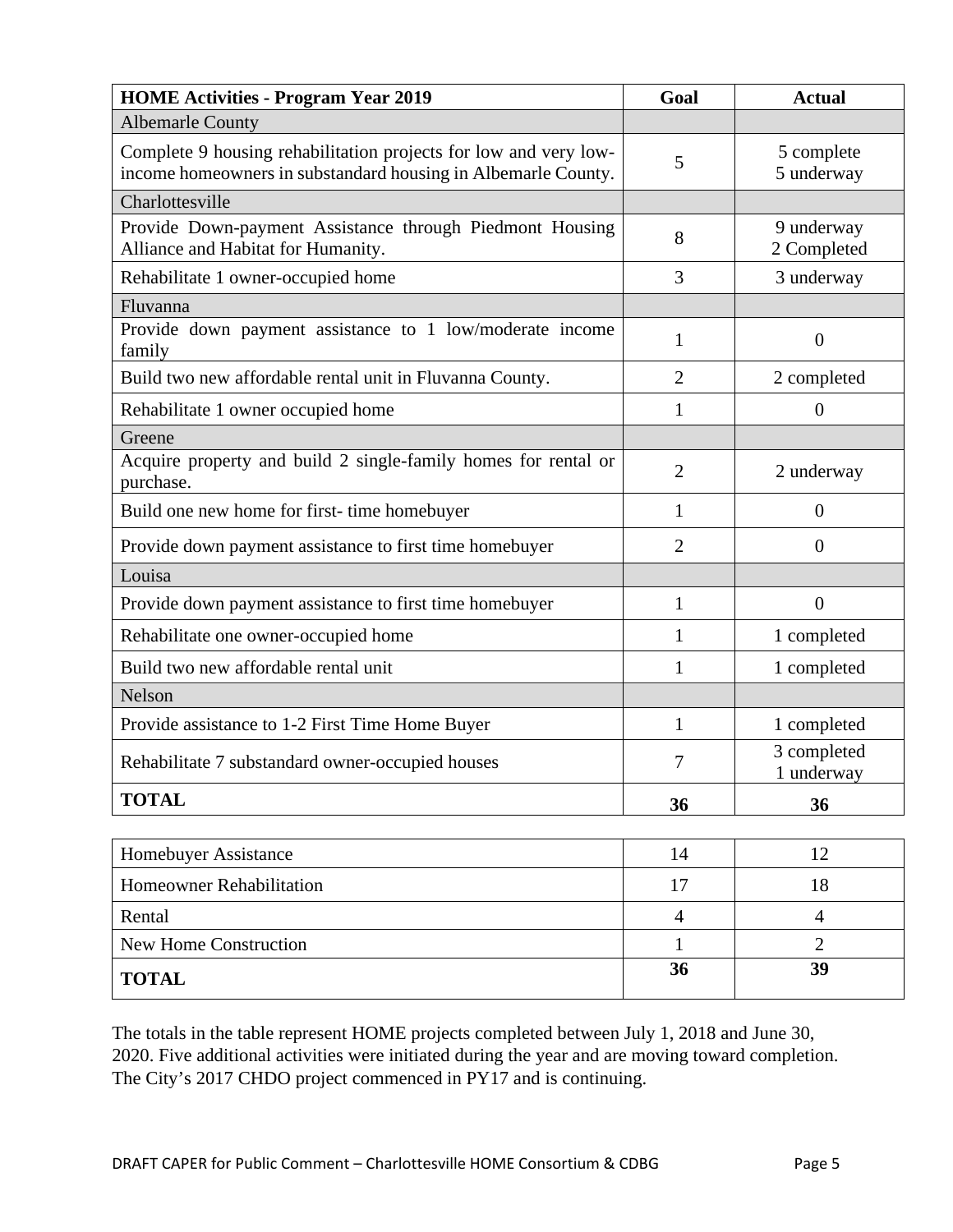The PY18 CHDO project by Skyline CAP, serving Greene County is underway. The PY19 CHDO project began in PY19 and was completed within the year.

## **CR-10 - Racial and Ethnic composition of families assisted**

**Describe the families assisted (including the racial and ethnic status of families assisted). 91.520(a)** 

|                                           | <b>CDBG</b> | <b>HOME</b> |
|-------------------------------------------|-------------|-------------|
| White                                     | 252         | 11          |
| <b>Black or African American</b>          | 448         | 3           |
| Asian                                     | 8           |             |
| American Indian or Alaskan Native         | 8           |             |
| American Indian/Alaskan Native/White      |             |             |
| Native Hawaiian or Other Pacific Islander | 3           |             |
| Asian and White                           | 1           |             |
| <b>Black/African American and White</b>   | 15          |             |
| American Indian/Alaskan Native & African  |             |             |
| American                                  | 2           |             |
| Other multi-racial                        | 53          |             |
| <b>Total</b>                              | 791         | 15          |
| Hispanic                                  | 45          | 0           |
| Not Hispanic                              | 791         | 15          |

**Table 1 – Table of assistance to racial and ethnic populations by source of funds**

# **Narrative**

Sixty-eight percent (68%) of CDBG beneficiaries and twenty-seven percent (27%) of HOME beneficiaries were minorities.

Note, for CDBG, the count breakdown for Race data equals the count breakdown for Ethnicity. Low to moderate area (LMA) projects, such as the  $10<sup>th</sup>$  & Page infrastructure project or Belmont neighborhood infrastructure project, does not include race/ethnicity data in outcomes. HOME figures are based on head of household only.

| $CR-15$ - Resources and Investments $91.520(a)$ |  |  |
|-------------------------------------------------|--|--|
|-------------------------------------------------|--|--|

| Source of<br><b>Funds</b> | <b>Source</b>                  | <b>Resources</b><br><b>Made</b><br><b>Available</b> | <b>Amount Expended</b><br><b>During Program</b><br>Year |
|---------------------------|--------------------------------|-----------------------------------------------------|---------------------------------------------------------|
|                           | Entitlement Funds, Unexpended  |                                                     |                                                         |
| <b>CDBG</b>               | Funds, Returns                 | \$393,152.00                                        | \$232,310.13                                            |
| <b>HOME</b>               | <b>Entitlement Funds</b>       | 588,830                                             | \$385,456.61                                            |
|                           |                                |                                                     |                                                         |
| Other                     | <b>CAHF</b> and Program Income | 5,053,325.51                                        | 2,235,354.98                                            |

### **Identify the resources made available**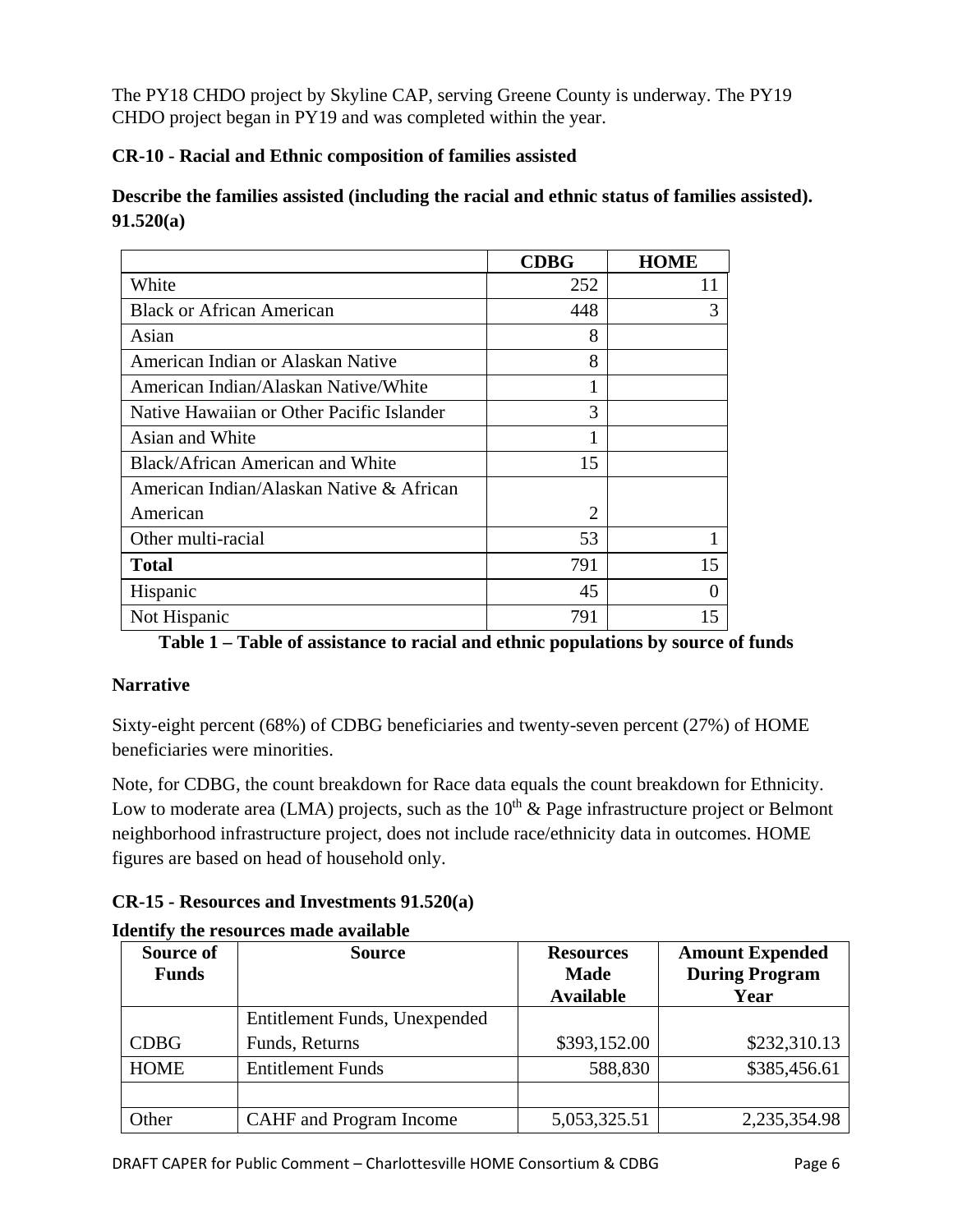### **Table 2 - Resources Made Available**

### **Narrative 408417**

The "other" category represents the Charlottesville Affordable Housing Fund (CAHF) and HOME Program Income (PI). In 2019, CAHF supported activities such as: the City's free paint program (for income eligible homeowners), permanently supported housing for homeless individuals, down payment assistance, homeowner rehab and emergency repair, new construction of rental housing, new construction of homeowner units, rental assistance/relief and real estate tax relief programs for the elderly and disabled, and veterans, a landlord risk reduction fund, and acquisition for new affordable housing homeowner units.

| <b>Target Area</b>     | <b>Planned</b>    | <b>Actual</b>     | <b>Narrative Description</b>                  |
|------------------------|-------------------|-------------------|-----------------------------------------------|
|                        | Percentage        | Percentage        |                                               |
|                        | оf                | of                |                                               |
|                        | <b>Allocation</b> | <b>Allocation</b> |                                               |
| Albemarle              |                   |                   | 5 Homeowner Rehabilitation project            |
| County                 | 8%                | 15%               | completed, and 5 underway                     |
| City of                |                   |                   | CDBG plus 4 HOME projects -1 homeowner        |
| Charlottesville        | 44%               | 62%               | rehabilitation underway                       |
|                        |                   |                   | Completed two new rental units (begun in      |
| <b>Fluvanna County</b> | 9%                | 0%                | previous year) and 1 homeowner rehabilitation |
|                        |                   |                   | Work on the FTHB program has progressed,      |
| <b>Greene County</b>   | 11%               | 0%                | but the activity is not yet set up in IDIS    |
|                        |                   |                   | Louisa drew down excess HOME funding in       |
|                        |                   |                   | prior years and had no available funds during |
| Louisa County          | 18%               | 19%               | <b>PY18</b>                                   |
| <b>Nelson County</b>   | 9%                | 4%                | 6 Homeowner rehabilitations completed         |

#### **Identify the geographic distribution and location of investments**

**Table 3 – Identify the geographic distribution and location of investments**

#### **Narrative**

The HOME entitlement is split evenly amongst the six localities of the HOME Consortium. The planned percentages of allocations above were based on budgeted entitlement amounts, including expected Program Income. The City of Charlottesville receives all CDBG funds. Louisa County was allocated the 15% CHDO set-aside for PY19. Actual percentages of the allocations were based on vouchers processed through IDIS for the period July 1, 2019 through June 30, 2020, including CDBG, HOME EN and CR, and HOME PI.

### **Leveraging**

**Explain how federal funds leveraged additional resources (private, state and local funds), including a description of how matching requirements were satisfied, as well as how any publicly owned land or property located within the jurisdiction that were used to address the needs identified in the plan.**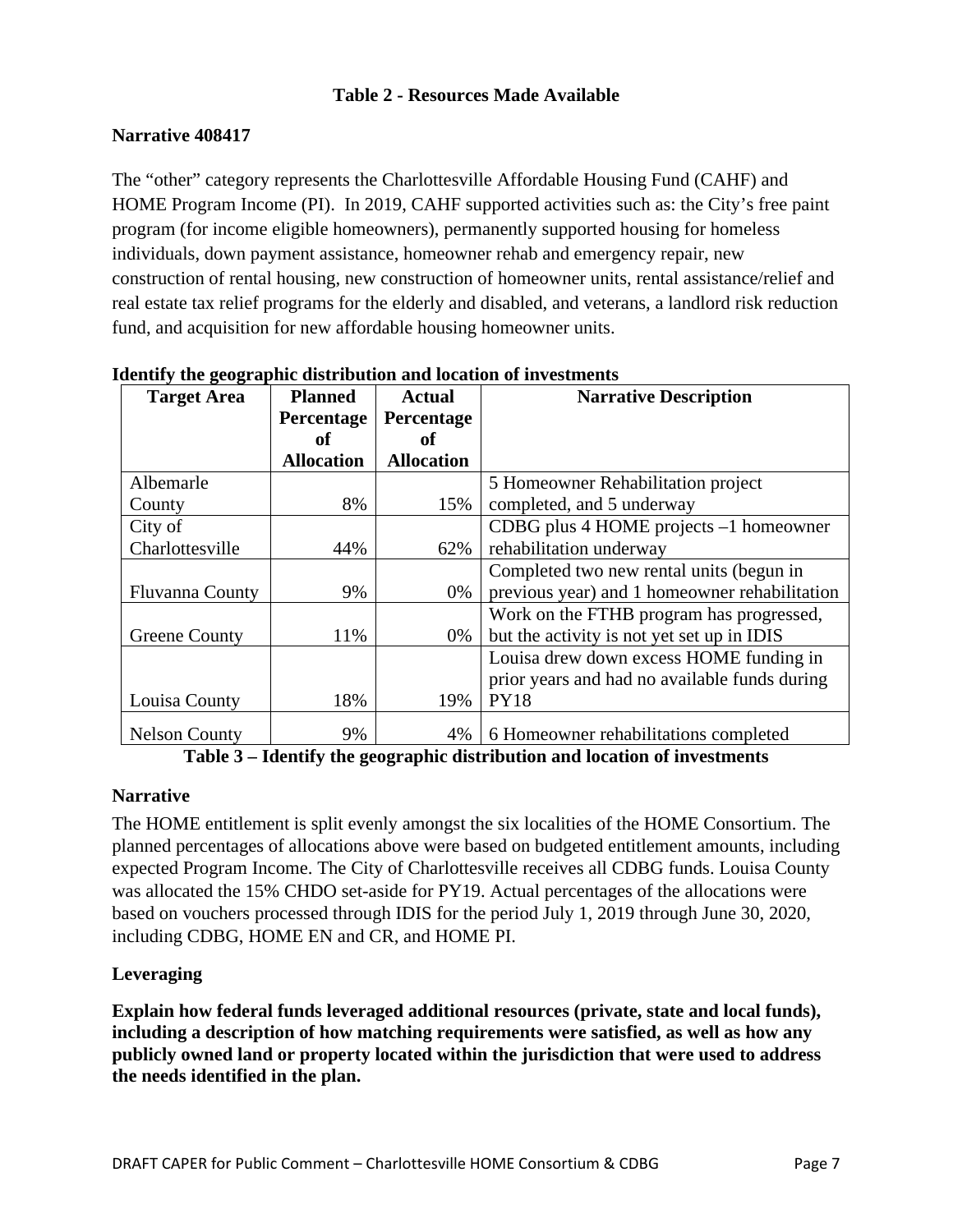In addition to the Charlottesville Affordable Housing Fund (CAHF) expenditures described above, leveraged resources include Indoor Plumbing funds, Housing Preservation Grant funds, weatherization funds, and Regional Homeownership Center funds.

HOME match is provided through a number of sources. The present value of money of subprime mortgages through Habitat for Humanity constitutes the largest component of match. Though not all HOME‐assisted, all Habitat projects are HOME eligible. For the 2018 program year, match has been calculated for the period from July 1, 2018 to September 30, 2018 to get match calculations aligned with the Federal Fiscal Year. Match in past years has been reported for the Consortium's HOME program year. Between July 1 and September 2018, Habitat closed on 2 homes providing a total match amount of \$123,880. Other local match applied to completed projects included local funds of \$174,617, private grants of \$97,798, homeowner cash of \$10,400 applied to HOME activities. These amounts were drawn from completion report data reported by sub-recipients on an activity basis.

| <b>Fiscal Year Summary – HOME Match</b>                                 |             |  |  |  |
|-------------------------------------------------------------------------|-------------|--|--|--|
| 1. Excess match from prior Federal fiscal year                          | \$8,239,948 |  |  |  |
| 2. Match contributed during current Federal fiscal year                 | \$406,696   |  |  |  |
| 3. Total match available for current Federal fiscal year (Line 1 plus)  |             |  |  |  |
| Line $2)$                                                               | \$8,646,644 |  |  |  |
| 4. Match liability for current Federal fiscal year                      | \$68,799    |  |  |  |
| 5. Excess match carried over to next Federal fiscal year (Line 3 minus) |             |  |  |  |
| Line $4)$                                                               | \$8,577,845 |  |  |  |

### **Program Income Report**

| <b>Program Income</b> – Enter the program amounts for the reporting period |                                                  |                                                        |                                              |                                                            |  |
|----------------------------------------------------------------------------|--------------------------------------------------|--------------------------------------------------------|----------------------------------------------|------------------------------------------------------------|--|
| <b>Balance on</b><br>hand at<br>beginning of<br>reporting<br>period        | Amount<br>received during<br>reporting<br>period | <b>Total amount</b><br>expended<br>during<br>reporting | <b>Amount</b><br>expended for<br><b>TBRA</b> | <b>Balance on</b><br>hand at end of<br>reporting<br>period |  |
| \$50,828.75                                                                | \$50,828.75                                      | \$44,727.76                                            | \$0                                          | \$6,100.99                                                 |  |

**Table 7 – Program Income**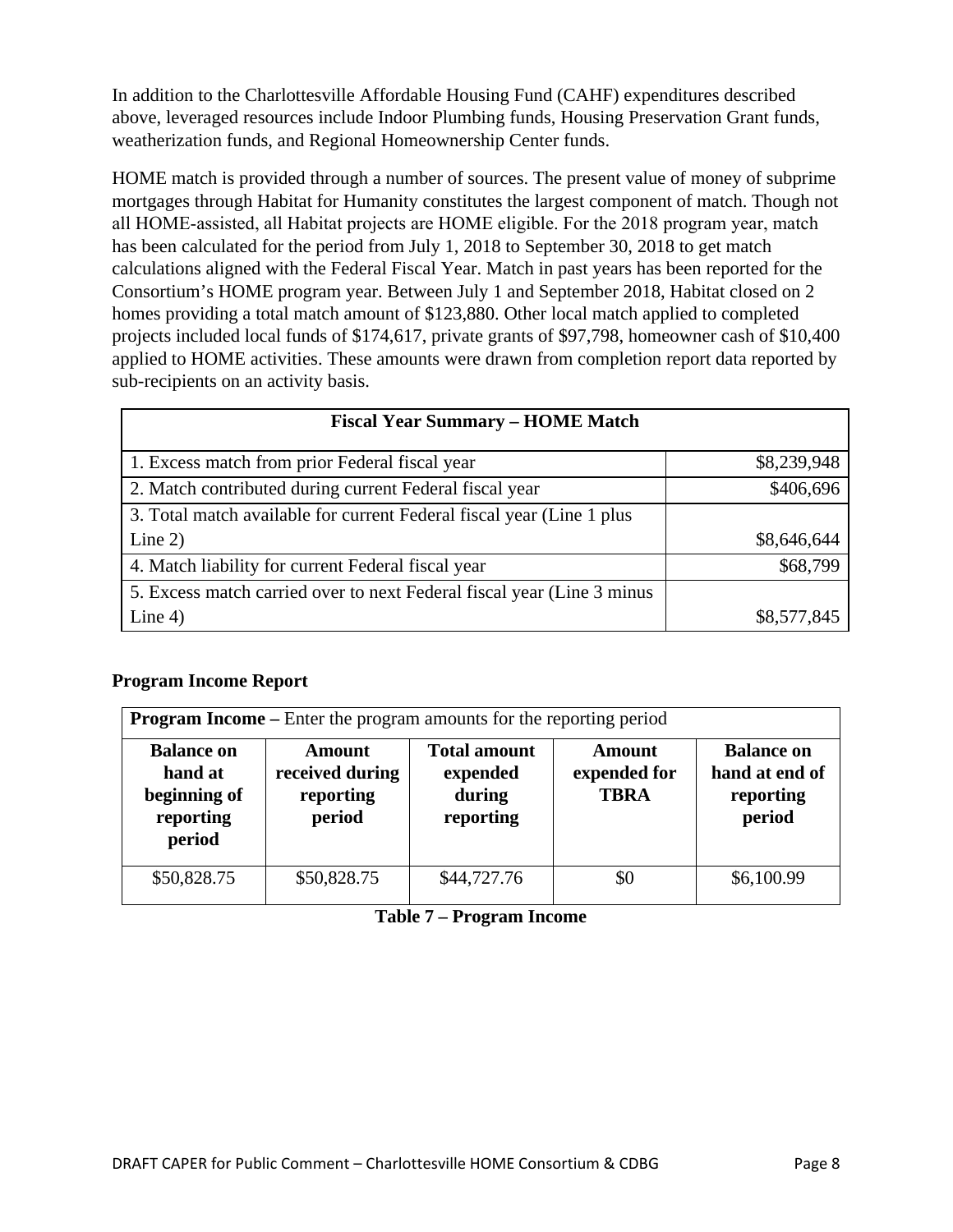| Minority Business Enterprises and Women Business Enterprises - Indicate the number<br>and dollar value of contracts for HOME projects completed during the reporting period |              |                                                                 |                                               |                                         |                 |                         |
|-----------------------------------------------------------------------------------------------------------------------------------------------------------------------------|--------------|-----------------------------------------------------------------|-----------------------------------------------|-----------------------------------------|-----------------|-------------------------|
|                                                                                                                                                                             | <b>Total</b> |                                                                 | <b>Minority Business Enterprises</b>          |                                         |                 |                         |
|                                                                                                                                                                             |              | <b>Alaskan</b><br><b>Native or</b><br>American<br><b>Indian</b> | Asian or<br><b>Pacific</b><br><b>Islander</b> | <b>Black</b><br>Non-<br><b>Hispanic</b> | <b>Hispanic</b> | Non-<br><b>Hispanic</b> |
| <b>Contracts</b>                                                                                                                                                            |              |                                                                 |                                               |                                         |                 |                         |
| Dollar                                                                                                                                                                      |              |                                                                 |                                               |                                         |                 |                         |
| Amount                                                                                                                                                                      | \$560,714    | $\boldsymbol{0}$                                                | $\overline{0}$                                | $\overline{0}$                          | $\overline{0}$  | \$560,714               |
| Number                                                                                                                                                                      | 13           | $\overline{0}$                                                  | $\overline{0}$                                | $\overline{0}$                          | $\overline{0}$  | 13                      |
| <b>Sub-Contracts</b>                                                                                                                                                        |              |                                                                 |                                               |                                         |                 |                         |
| Number                                                                                                                                                                      | 16           | $\overline{0}$                                                  | $\boldsymbol{0}$                              | $\boldsymbol{0}$                        | $\mathbf{0}$    | 16                      |
| Dollar                                                                                                                                                                      |              |                                                                 |                                               |                                         |                 |                         |
| Amount                                                                                                                                                                      | \$65,954     | $\overline{0}$                                                  | $\overline{0}$                                | $\overline{0}$                          | $\mathbf{0}$    | \$65,954                |
|                                                                                                                                                                             | <b>Total</b> | Women<br><b>Business</b><br><b>Enterprise</b><br>S              | <b>Male</b>                                   |                                         |                 |                         |
| <b>Contracts</b>                                                                                                                                                            |              |                                                                 |                                               |                                         |                 |                         |
| Dollar                                                                                                                                                                      |              |                                                                 |                                               |                                         |                 |                         |
| Amount                                                                                                                                                                      | \$560,714    | $\overline{0}$                                                  | \$560,714                                     |                                         |                 |                         |
| Number                                                                                                                                                                      | 13           | $\boldsymbol{0}$                                                | 13                                            |                                         |                 |                         |
| <b>Sub-Contracts</b>                                                                                                                                                        |              |                                                                 |                                               |                                         |                 |                         |
| Number                                                                                                                                                                      | 16           | $\overline{0}$                                                  | 16                                            |                                         |                 |                         |
| Dollar                                                                                                                                                                      |              |                                                                 |                                               |                                         |                 |                         |
| Amount                                                                                                                                                                      | \$65,954     | $\boldsymbol{0}$                                                | \$65,954                                      |                                         |                 |                         |

**Table 4 – Minority Business and Women Business Enterprises**

### **CR‐20 ‐ Affordable Housing 91.520(b)**

**Evaluation of the jurisdiction's progress in providing affordable housing, including the number and types of families served, the number of extremely low‐ income, low‐income, moderate‐income, and middle‐income persons served.**

| <b>Number of Persons Served</b>                                               | <b>One-Year</b><br>Goals | Actual |
|-------------------------------------------------------------------------------|--------------------------|--------|
| Number of Homeless households to be<br>provided affordable housing units      |                          |        |
| Number of Non-Homeless households to be<br>provided affordable housing units  | 32                       | Iб     |
| Number of Special-Needs households to be<br>provided affordable housing units |                          |        |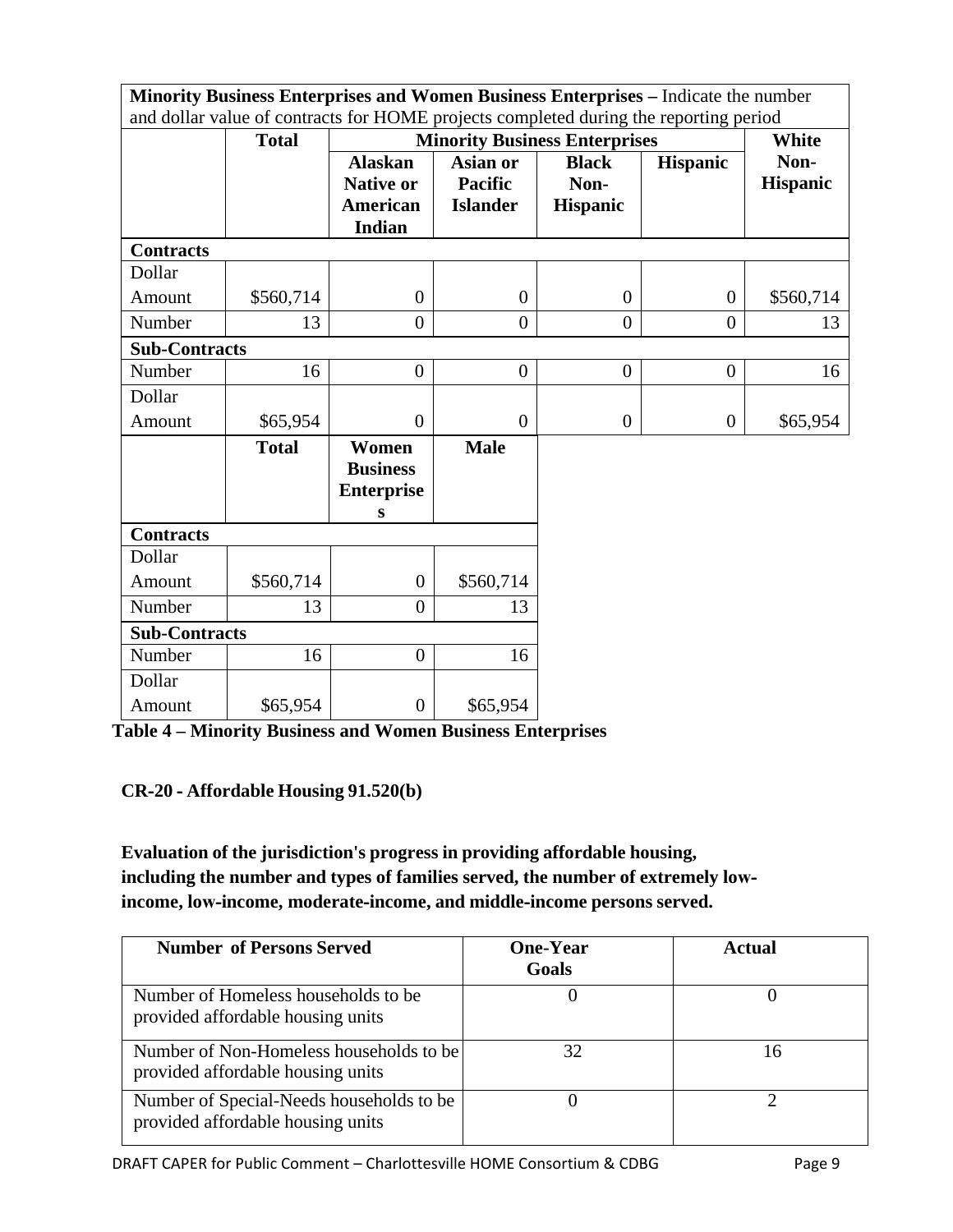| m<br>Total | $\sim$ $\sim$ |
|------------|---------------|

**Table 11 – Number of Households**

| <b>Number of Persons Served</b>                                                | <b>One-Year</b><br>Goals | Actual |
|--------------------------------------------------------------------------------|--------------------------|--------|
| Number of households supported through<br><b>Rental Assistance</b>             | U                        |        |
| Number of households supported through<br>the Production of New Units          | 5                        | 4      |
| Number of households supported through<br><b>Rehab of Existing Units</b>       | 17                       | Q      |
| Number of households supported through<br><b>Acquisition of Existing Units</b> | 14                       | 3      |
| <b>Total</b>                                                                   | 36                       | 16     |

**Table 12 – Number of Households Supported**

#### **Discuss the difference between goals and outcomes and problems encountered in meeting these goals.**

The figures in the table represent HOME projects completed between July 1, and June 30, 2020. Eighteen additional activities were initiated during the year and are moving toward completion. The Fluvanna/Louisa Housing Foundation completed a new HOME rental unit, which were initiated and brought near completion during the PY19 year. AHIP met Albemarle's County rehabilitation goal of completing five rehabs and is currently working on five more. Four of the other counties had rehabilitation goals. Six were completed and three are underway. None of the four localities with goals for down payment assistance activities met their goals. Challenges that subrecipients reported include sale price limitations, borrowing capacity of clients and issues with clients being outbid in the market. Due to the COVID-19 pandemic much work slowed down for health concerns that cautioned for many safety measures that made work crews smaller.

### **Discuss how these outcomes will impact future annual action plans.**

Some of the PY 19 unmet goals will be met during the PY19 program year. The global health pandemic COVID-19 played a role in delaying several CDBG and HOME activities during program year 2019. Outcomes will not have an impact on future annual action plans, however, they will have an impact on future CAPERs.

| <b>Number of Persons Served</b>      | <b>CDBG</b> Actual | <b>HOME</b><br><b>Actual</b> |
|--------------------------------------|--------------------|------------------------------|
| Extremely Low-Income (less than 30%) | 567                |                              |
| Low $(31 -$ to 50%)                  |                    |                              |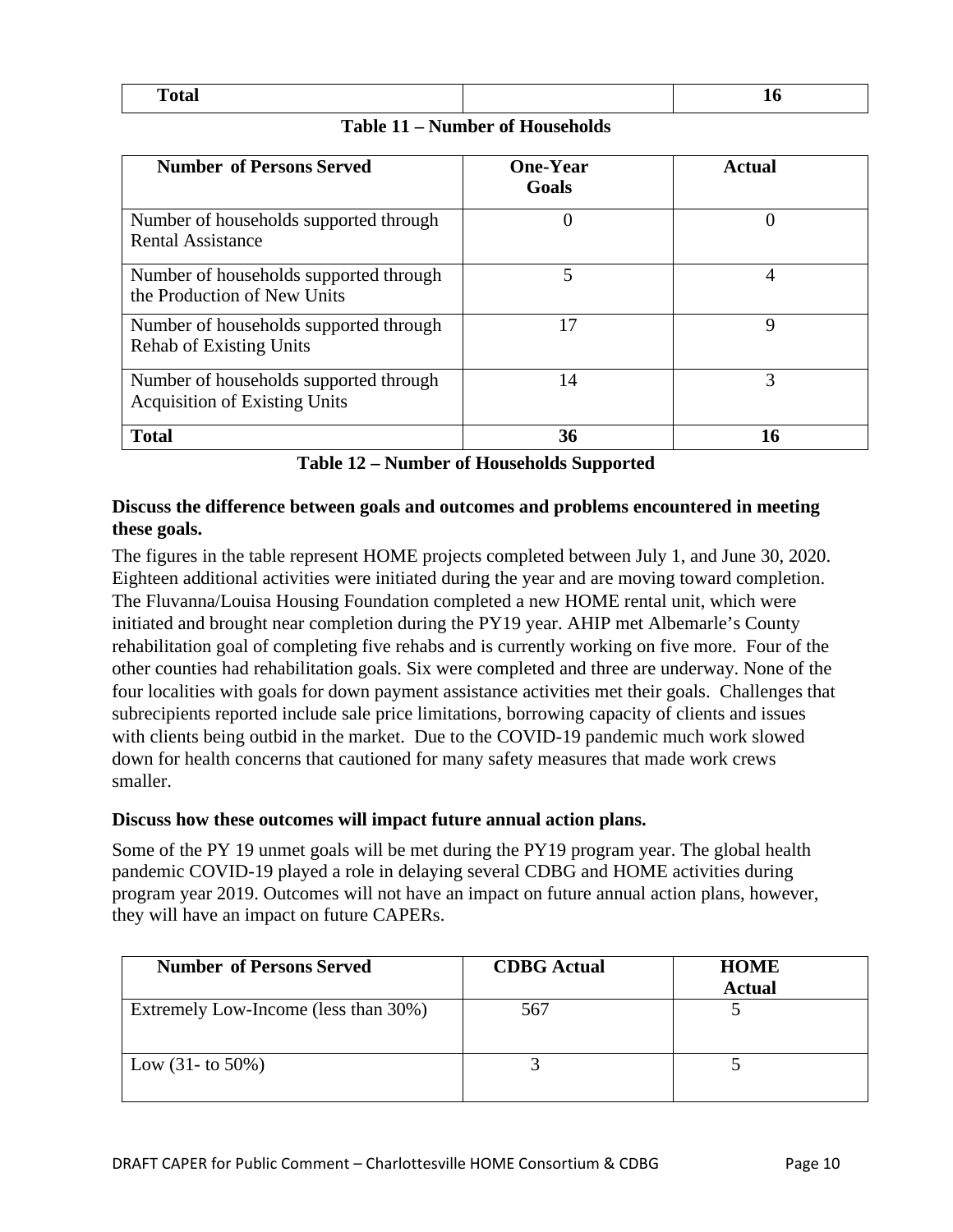| Moderately-low $(51 \text{ to } 60\%)$ |     |  |
|----------------------------------------|-----|--|
| Moderate-income (61 to 80%)            |     |  |
| <b>Total</b>                           | 570 |  |

#### **Table 13 – Number of Persons Served**

The Thomas Jefferson Area Coalition for the Homeless (TJACH) serves as the lead agency for the Continuum of Care. TJACH reports that for the Program Year ending June 30, 2020, 267 people accessed emergency shelter services an 127 people received homeless prevention services (all of which successfully prevented the household from entering homelessness). Additionally, 96 people who were formerly homeless received permanent housing services last year. 552 people received an intake appointment as part of the Coordinated Entry System and referrals for services including but not limited to emergency shelter, job/employment training resources, food, medical care, mental health care, substance use treatment, and housing assistance.

HOME figures are based on head of household only, per IDIS report PR 23.

For CDBG, 97.36% were extremely low income, 2.64% were low income, and 0% were moderate income. There were an additional 12 individuals from the vulnerable illiterate population served.

# **CR-25 - Homeless and Other Special Needs 91.220(d, e); 91.320(d, e); 91.520(c) Evaluate the jurisdiction's progress in meeting its specific objectives for reducing and ending homelessness through:**

# **Reaching out to homeless persons (especially unsheltered persons) and assessing their individual needs**

The Thomas Jefferson Area Coalition for the Homeless (TJACH) Continuum of Care seeks to establish and maintain a coordinated system of care so that homelessness in our region is rare, brief and nonrecurring. TJACH has adopted a housing first approach to quickly connect individuals and families experiencing homelessness to permanent housing without preconditions and barriers to entry, such as sobriety, treatment, or service participation requirements.

A Community Case Review convenes two times a month to provide a problem-solving body to area providers working with individuals and families experiencing homelessness. The Community Case Review consists of a convener appointed by TJACH and staffed by representatives from anchor agencies, including PACEM, The Haven, Region Ten, On Our Own, and area Departments of Social Services. Each meeting, the Community Case Review works through the community's By-Name List of everyone known to be experiencing homelessness in the area and documents action steps aimed at quickly resolving homelessness for each person reviewed. Additionally, particularly complex cases are referred to the Community Case Review for solution-focused discussion designed to resolve homelessness quickly and effectively.

A coordinated assessment process is used to determine eligibility for available services, collect required data, and develop case plans for individuals and families experiencing homelessness. Coordinated assessment is available every day at The Haven and relevant forms are posted to the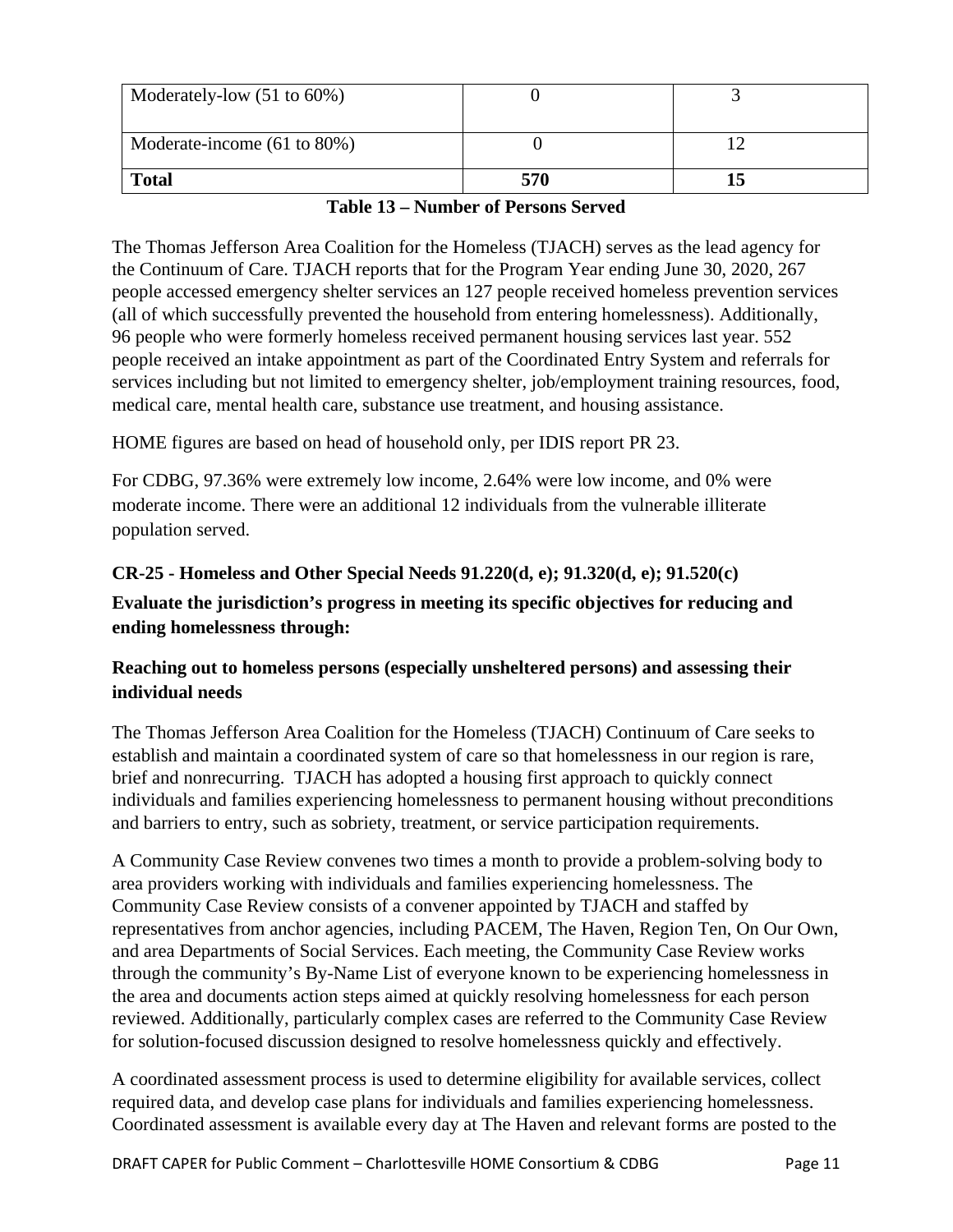TJACH website (www.tjach.org) so that service providers outside The Haven may access continuum services. Households can also call the City of Charlottesville Dept. of Human Service's Community Resource Line to schedule a homeless intake appointment either in-person or via phone.

TJACH uses the Vulnerability Index – Service Provision Decision-Making Assessment Tool (VI-SPDAT) as its primary assessment tool for coordinated assessment purposes. Additionally, we collect HUD-required data elements and complete a housing barrier assessment and housing plan during intake appointments.

TJACH homelessness service providers collect required data elements and enter data into HMIS on a weekly basis to ensure close to real-time community level data and on-time reporting to local, state and federal stakeholders.

Region Ten PATH Program, The Haven, and On Our Own provide street outreach to individuals and families experiencing homelessness, with a focus on those who do not have shelter, to provide them with information and access to services. Region Ten conducts in-reach with Western State Hospital and Haven staff conducts in-reach to the jail to assist with transitions and community reintegration. Region Ten PATH program conducts in-reach at The Haven, Mohr Center and Virginia Supportive Housing to engage guests in mental health treatment and care.

#### **Addressing the emergency shelter and transitional housing needs of homeless persons**

PACEM provides a seasonal, low-barrier emergency shelter to individuals from late October to mid-April using host church sites for shelter and meals. PACEM provides coordinated assessment services to those individuals and families that seek shelter but have not completed a coordinated assessment at The Haven.

Families in Crisis provides emergency hotel/motel vouchers to families experiencing homelessness and complete a coordinated assessment packet.

Salvation Army provides high-barrier emergency shelter services year-round for individuals and families experiencing homelessness that can maintain sobriety and are looking for work or are working.

Shelter for Help in Emergency provides emergency shelter services year-round for women and children fleeing domestic violence, referred by other emergency shelters and emergency room staff.

Monticello Area Community Action Agency Hope House provides transitional housing and supportive services with a preference for households with children where one adult is working.

These resources provide adequate shelter services to the community in need during the season in which the low-barrier shelter operates. During the warmer months, there are individuals that struggle to identify adequate resources. A day shelter operates daily to provide basic and respite care to all, regardless of whether they are engaged in other shelter services within the continuum.

### **Helping low-income individuals and families avoid becoming homeless, especially extremely low-income individuals and families and those who are: likely to become**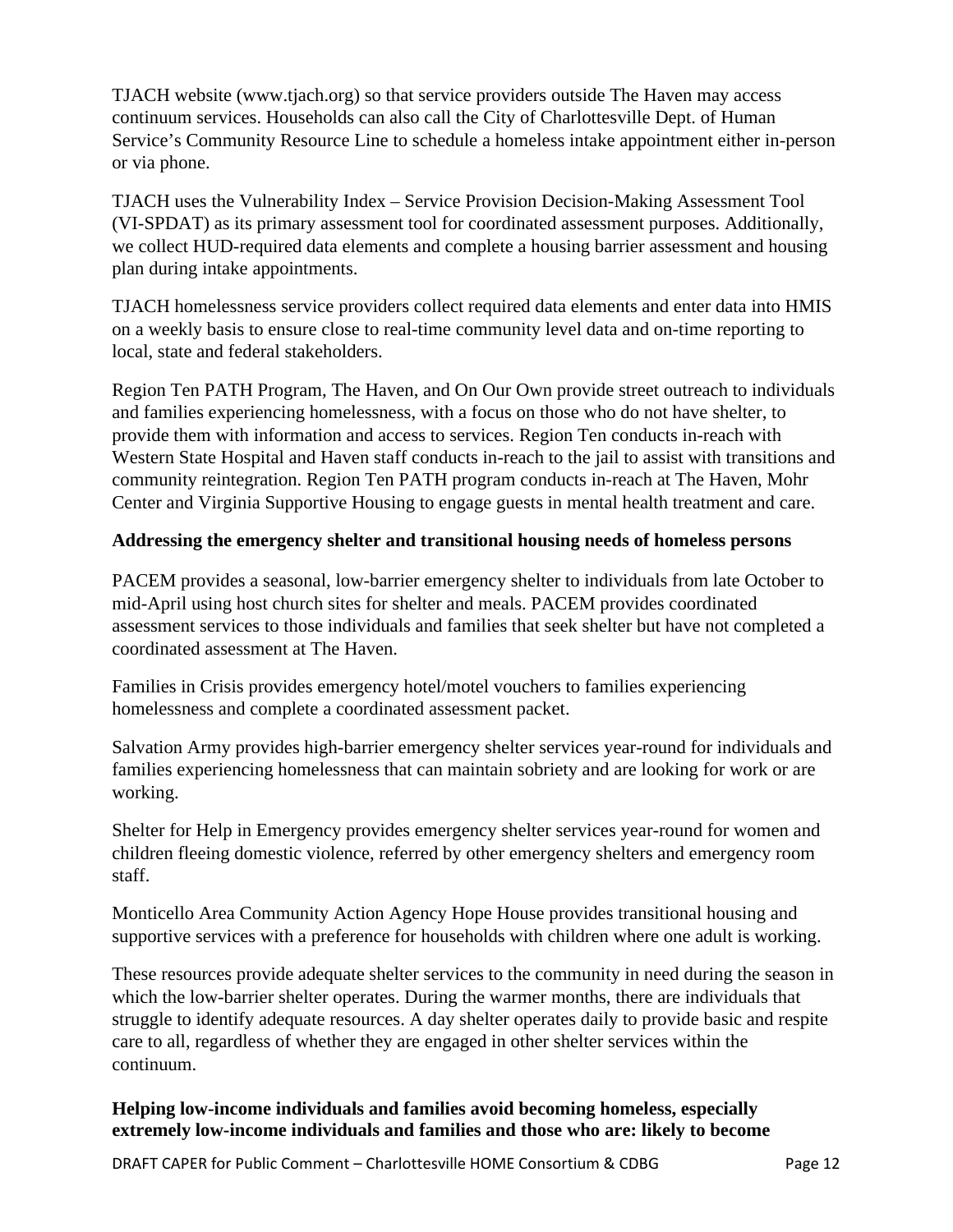**homeless after being discharged from publicly funded institutions and systems of care (such as health care facilities, mental health facilities, foster care and other youth facilities, and corrections programs and institutions); and, receiving assistance from public or private agencies that address housing, health, social services, employment, education, or youth needs.**

Prevention staff coordinates activities in communication with area emergency assistance providers including Alliance for Interfaith Ministries (AIM), CARES, Love, Inc., departments of social services, and area churches whenever possible. During PY 2020, 111 people across 66 households were supported with homelessness prevention services.

The Haven provides prevention services and subsidies to individuals and families in order to avoid the need for emergency shelter stays. Rental subsidies and utility payments are provided to those individuals and families determined eligible through the use of a validated, structured decision-making tool. Priority is given to those households with a previous experience of literal homelessness. The Haven uses a service approach focused on providing the least amount of subsidy necessary to avoid literal homelessness and will make use of all available informal and mainstream resources in this effort. Ongoing eligibility for subsidies will be assessed every 90 days, at a minimum. Monthly case management will be provided to develop and implement a housing stability plan.

**Helping homeless persons (especially chronically homeless individuals and families, families with children, veterans and their families, and unaccompanied youth) make the transition to permanent housing and independent living, including shortening the period of time that individuals and families experience homelessness, facilitating access for homeless individuals and families to affordable housing units, and preventing individuals and families who were recently homeless from becoming homeless again**

The Haven provides housing navigation services to assist individuals and families experiencing homelessness to identify available low-income housing resources and negotiate leases. The Housing Navigator also develops relationships with area landlords and provides education on available rental subsidy programs to housing organizations.

The Haven provides rapid re-housing services to quickly connect individuals and families experiencing literal homelessness to permanent housing. Rental arrearages and utility bills may be paid if they represent an actual barrier to permanent housing. Rental subsidies may be provided to ensure housing stability. Ongoing eligibility is determined every 90 days. Monthly case management is provided to develop and implement a housing stability plan. The Community Case Review Team assists in this effort by reviewing, developing, and implementing housing stabilization plans. During PY 2020, 59 people were served through Rapid Re-Housing.

The Departments of Social Services (DSS) participate in Community Case Review, Service Provider Council and TJACH Governance Board. Service providers work cooperatively with DSS workers to ensure that households experiencing homelessness have access to case management, adult and child protective services, foster care prevention activities, and mainstream benefits including SNAP, SSI/SSDI and Medicaid.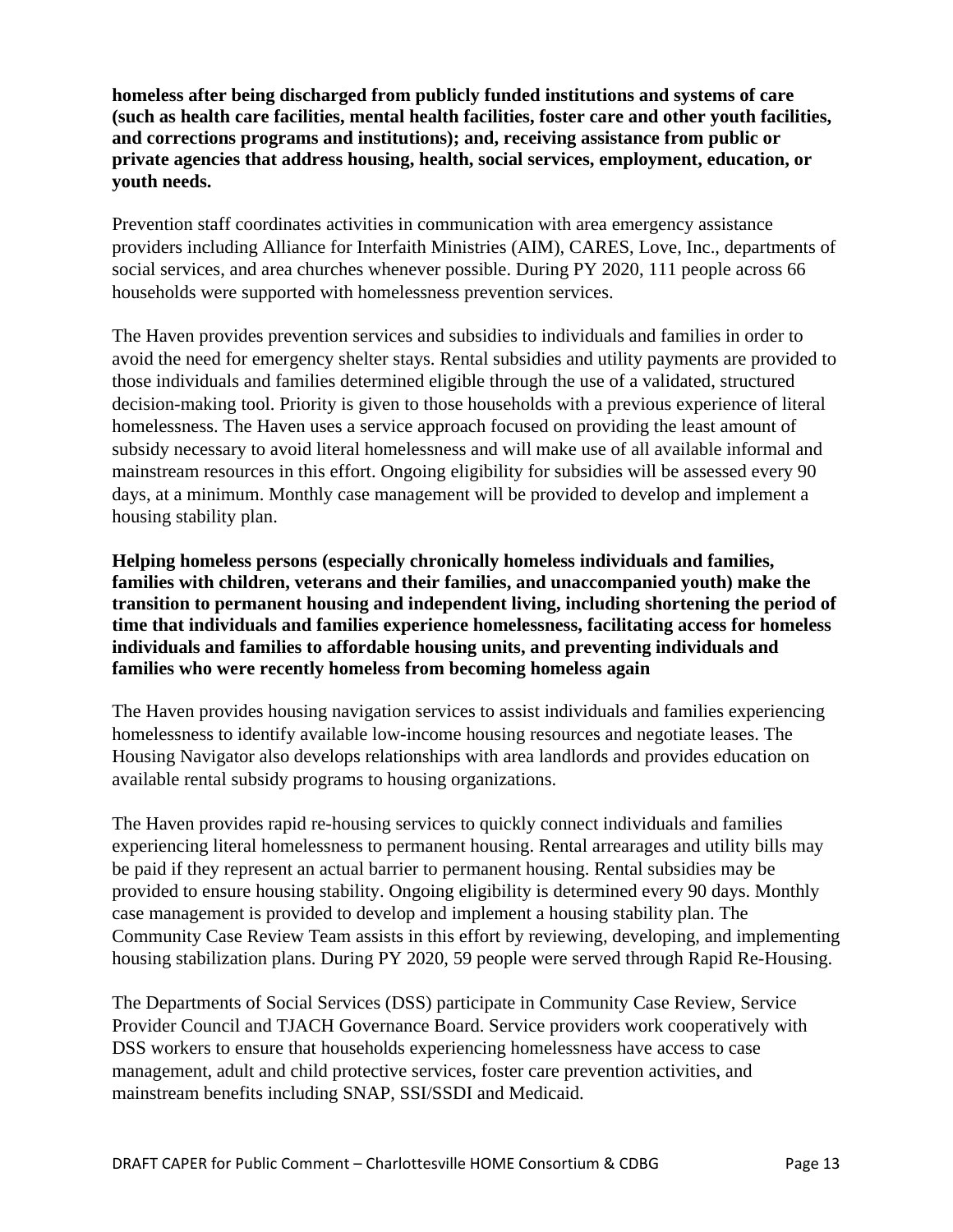Homelessness Service Providers work collaboratively with area schools, ReadyKids, Jefferson Area Board of Aging, Piedmont Housing Alliance, Habitat for Humanity, Albemarle Housing Improvement Program, and other mainstream providers as a matter of course to assist people experiencing homelessness get or remain stably housed.

A Community Case Review convenes two times a month to provide a problem-solving body to area providers working with individuals and families experiencing homelessness. The Community Case Review consists of a convener appointed by TJACH and staffed by representatives from anchor agencies, including PACEM, The Haven, Region Ten, On Our Own, and area Departments of Social Services. Each meeting, the Community Case Review works through the community's By-Name List of everyone known to be experiencing homelessness in the area and documents action steps aimed at quickly resolving homelessness for each person reviewed. Additionally, particularly complex cases are referred to the Community Case Review for solution-focused discussion designed to resolve homelessness quickly and effectively.

Region Ten operates a HUD-funded permanent supportive housing program for about 38 chronically homeless individuals. Community Case Review prioritizes the most vulnerable individuals with the longest histories of homelessness for this program when there are openings.

Virginia Supportive Housing's, The Crossings, provides 30 units of permanent supportive housing for chronically homeless individuals in partnership with the Albemarle County Department of Housing and the Charlottesville Redevelopment and Housing Authority.

The Continuum of Care now includes 153 Permanent Supportive Housing beds, including 25 units that service Veterans.

# **CR-30 - Public Housing 91.220(h); 91.320(j)**

For more than 60 years, the Charlottesville Redevelopment and Housing Authority (CRHA) has taken great pride in being the primary provider of "housing of first opportunity" in the Charlottesville community. As such, the CRHA continues to strive tirelessly and passionately to be *a resident-centered organization committed to excellence in providing affordable quality housing, revitalizing communities, and promoting upward mobility and self-sufficiency through partnerships in the public and private sectors.* As an organization, the CRHA subscribes to a "Residents First!" philosophy that is grounded on relationships that develop and thrive only when mutual respect, dignity and commitment is afforded one another.

CRHA continues to work in partnership with the Public Housing Association of Residents (PHAR), the City of Charlottesville and the Charlottesville Area Community Foundation (CACF) through a 3 year, \$283,000 CACF "Strengthening Systems" grant designed to improve the capacity, governance, resident engagement and working relationships between PHAR and CRHA. This effort includes cooperative redevelopment planning and implementation through a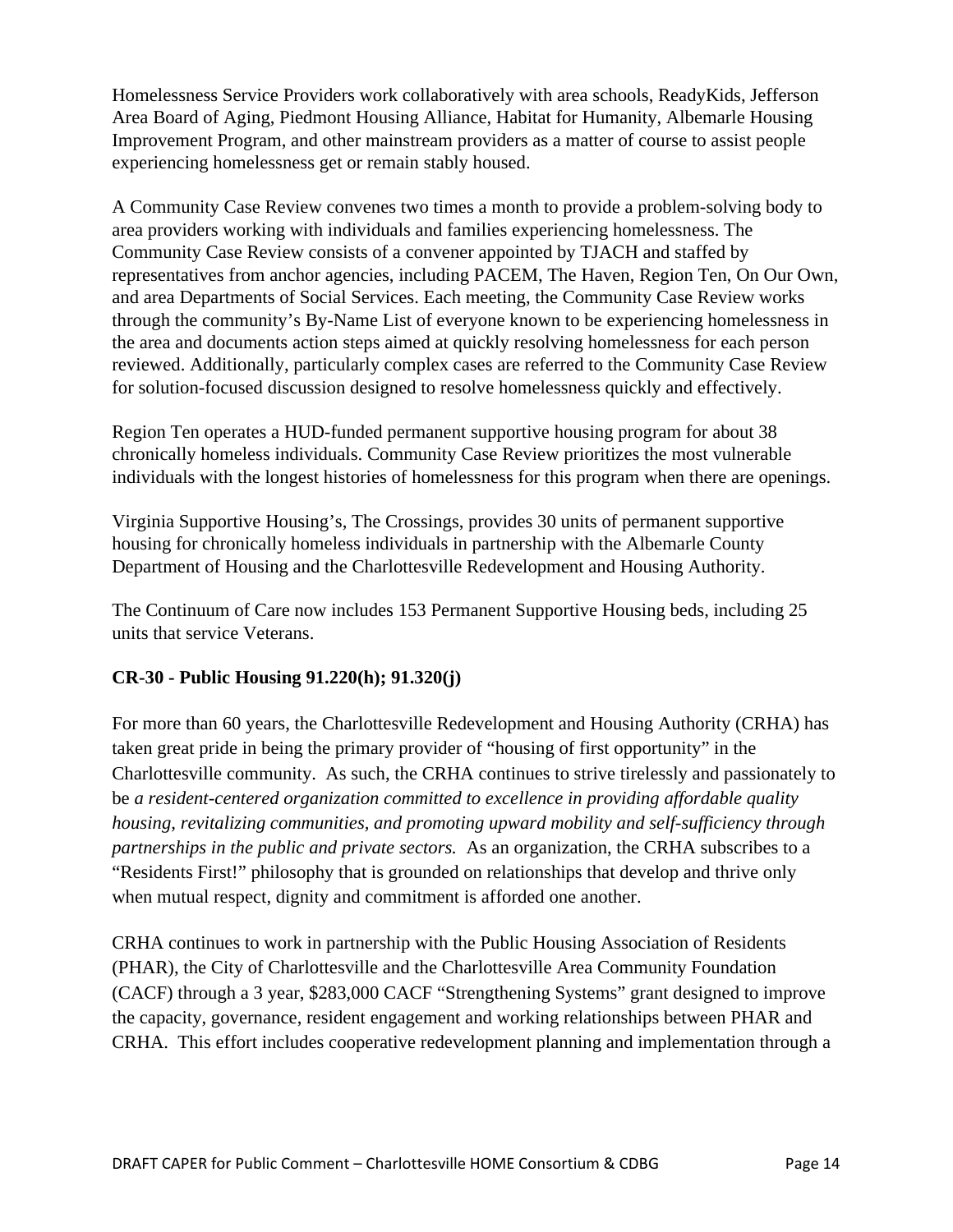resident driven approach.

In fiscal year 2020, the City Council approved:

- Continued funding of \$750,000 for the Charlottesville Supplemental Rental Assistance Program. This program, managed and administered by CRHA, provides city-funding for housing vouchers for low-income housing assistance. The City Council has also approved a projected commitment of an additional \$3.6 million in funding for this program over the next four fiscal years.
- \$3,000,000 in funding for Public Housing Redevelopment. This funding is intended to support the capital costs associated with the redevelopment of public housing properties. The City Council has also approved a projected commitment of an additional \$12,000,000 in funding over the next four fiscal years for continued redevelopment.

CRHA entered into a redevelopment partnership agreement with a development partner and PHAR in fiscal year 2019 with first priority of redevelopment to be the renovation of the 105 unit Crescent Halls and construction of 62 new units on vacant land at South 1<sup>st</sup> Street. The City's approval of \$3 million in CIP funding in FY20 for public housing redevelopment and a projected commitment of an additional \$12 million in CIP funding over the next four fiscal years helped to leverage LIHTC approval of these two projects.

# **Actions taken to encourage public housing residents to become more involved in management and participate in homeownership**

The CRHA continues to explore the potential to transition its inventory of individual houses to current occupants or other CRHA residents. Dependent upon funding restrictions and implications for the release of the HUD declaration of trust, CRHA may potentially sell one or more of these units to facilitate homeownership opportunities while also helping stabilize the organization's financial situation.

Public Housing residents continue to be actively engaged in redevelopment planning. The CRHA Board of Commissioners has approved a Redevelopment Committee which includes residents and PHAR staff and board members to guide redevelopment activities and make recommendations to the CRHA Board.

CRHA is also looking at the redevelopment potential on various public housing properties to develop mixed-income housing which includes low-income homeownership opportunities.

CRHA is also currently undergoing a amendment to the HCV Administrative Plan to revamp the HCV Homeownership program.

### **Actions taken to provide assistance to troubled PHAs**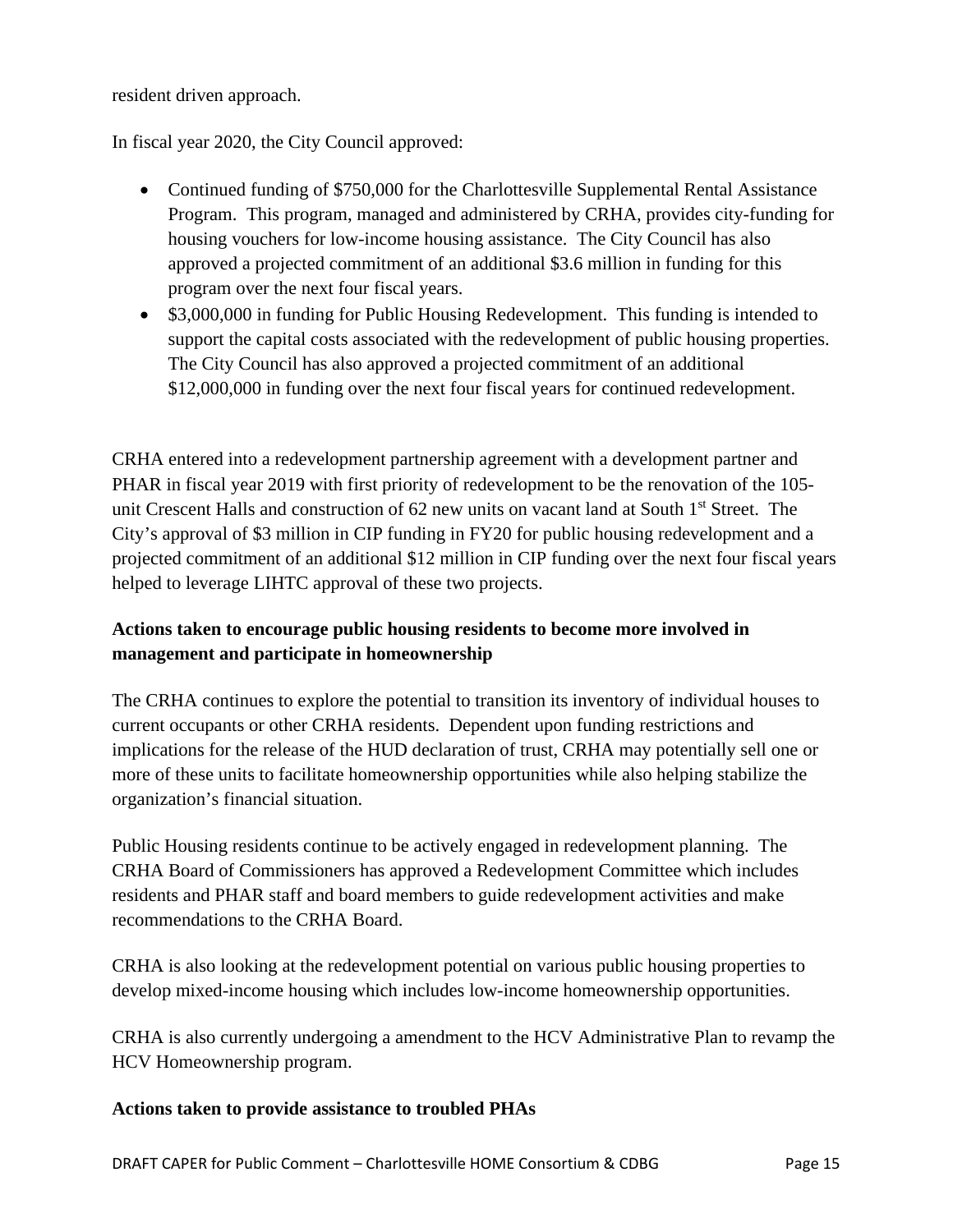In December 2018, CRHA was designated Troubled on HUD's Office of Field Operation's PHARS Troubled list. In May 2019, the City was notified that HUD would be conducting an independent assessment of CRHA. Eventually the City received a report of the findings dated September 26, 2019. The City is currently in discussions with HUD and CRHA as to the terms of the Recovery Agreement.

## **35 - Other Actions 91.220(j)-(k); 91.320(i)-(j)**

**Actions taken to remove or ameliorate the negative effects of public policies that serve as barriers to affordable housing such as land use controls, tax policies affecting land, zoning ordinances, building codes, fees and charges, growth limitations, and policies affecting the return on residential investment. 91.220 (j); 91.320 (i)**

**Analysis of Impediments to Fair Housing Choice (AI):** The AI was updated in 2018, as a supplement to the Consolidated Plan.

### **City - Comprehensive Plan Update/Zoning Ordinance Re-write and Affordable Housing**

**Strategy:** On February 4, 2019, the City Council resolved to consolidate the comprehensive plan update, re-write of the Zoning Ordinance and competition of the Affordable Housing Strategy. To this end, Council approved approximately \$975,183 to complete the project. In November of 2019, the City executed a contract with Rhodeside and Harwell, Incorporated (RHI) to retain the services of the consulting firm to assist staff in completing the Comprehensive Plan, Affordable Housing Strategy, and rewrite of the Zoning Ordinance. The project is currently underway and expected to be completed in late fall of 2021. The resulting document would have recommendations designed to spur development of affordable housing, eliminate existing land use and zoning barriers to development of affordable housing, and encourage mixed-use development supported by public transportation.

### **City of Charlottesville's Strategic Investment Area Implementation and Form-based Code:**

The City conducted a public hearing on November 12, 2019 on the draft Form-Based Code; however, on February 3, 2020, the City Council voted to defer action and requested a review by RHI Consultant team hired to update the City's comprehensive plan, prepare affordable housing strategy and re-write the zoning ordinance. On a related note, the City continues its effort to support development and redevelopment activities in the SIA. More recently, in conjunction with PHAR and a committee of community stakeholders, CRHA has embarked on significant redevelopment planning efforts. In support of these efforts, the City of Charlottesville approved \$3 million in 2019/2020 fiscal year to support CRHA's rehabilitation of the 105 units at Crescent Halls and the development of Phase I of the South  $1<sup>st</sup>$  Street (62 units). The City also earmarked \$1.5 million to support the development of Phase II of South  $1<sup>st</sup>$  Street that would result in additional 113 affordable units.

The City Council also approved \$5.9 million for the redevelopment of the Phase I of the Piedmont Housing Alliance (PHA)'s Friendship Court Redevelopment project. The fund will be used to leverage Low Income Housing Tax Credit (LIHTC) project (150 units), and associated infrastructure. Ground breaking is scheduled in fall of 2020.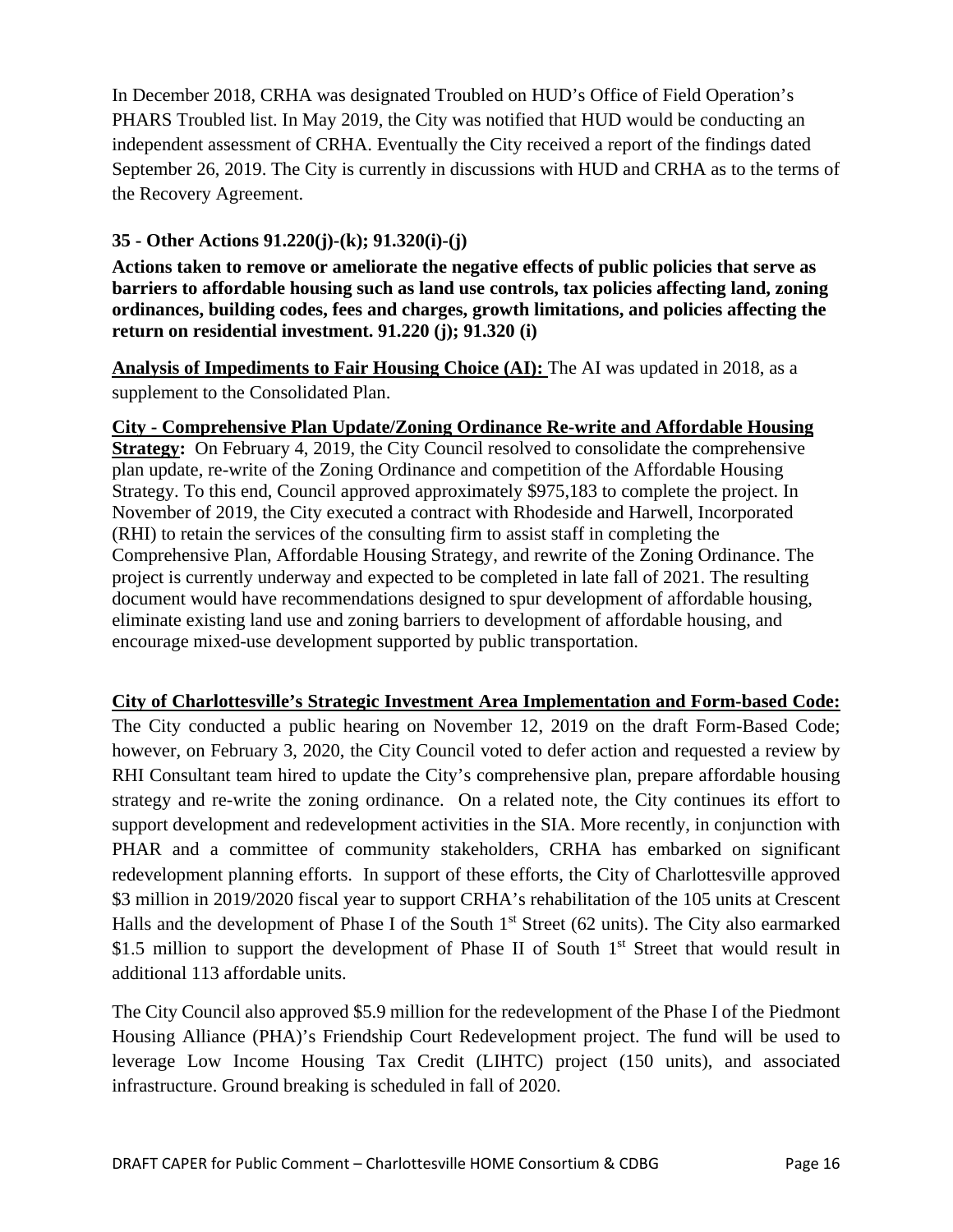Other assistance included funding to support TING providing free installation of internet services to public housing residents; and miscellaneous redevelopment planning support. The City has also proposed millions in funding over the next five years to continue to support public housing redevelopment efforts.

The City continues funds annually to support Supplemental Rental Assistance Program administered by CRHA. This voucher program provides approximately 75 vouchers, annually, for households who are homeless and for Housing Choice Voucher Program eligible households.

**Albemarle County – Housing Policy:** The County is in the process of updating its affordable housing policy, which was [adopted in 2004 and tweaked in 2015.](https://www.dailyprogress.com/news/local/partnership-seeks-ways-to-build-more-affordable-housing/article_e60e0776-e559-11e8-a4ee-c3f046d7dc78.html) Staff is presenting the draft policy and implementation plan to the Planning Commission and Board of Supervisors in August and October 2020. It is anticipated the final draft will be presented to the Board of Supervisors in December 2020 or January 2021 for final approval.

**Albemarle County – Resolution in Collaboration with Habitat for Humanity:** The County of Albemarle is partnering with Habitat for Humanity on phase 1 of the Southwood Mobile Home Park redevelopment project. To support the project, the County has committed \$3.4 million in cash contributions and property tax rebates. An additional \$1 million in CDBG grant funding is also anticipated.

**Thomas Jefferson Planning District Commission's Central Virginia Regional Housing Partnership (CVRHP)**: The CVRHP began convening in January of 2019. In April of 2019, the CVRHP released a Comprehensive Regional Housing Study and Needs Analysis which identified the number of households in the region that were cost-burdened as well as the number of units/interventions that are required to address the needs. Also in April of 2019, the CVRHP hosted the first annual Regional Housing Summit: *Opening the Doors*. The summit had an attendance of nearly 200 participants and included guest speakers who addressed the pressing housing needs in the region. The TJPDC continues to make progress on a Regional Housing Plan, which will include a draft housing chapter for the counties of Albemarle, Fluvanna, Greene, Louisa, and Nelson to consider in their comprehensive plans. The plan is expected to be completed by January of 2021. In the fall of 2019, the CVRHP underwent a strategic planning process to identify priority strategies that the Partnership will initiate to address housing needs in the region.

**Local Government Processes:** Local governments recognize that approval time of permits can increase the cost of a project. They use a variety of methods to mitigate costs for projects that meet the priority needs, including expedited approvals, financial contributions, and keeping fees to a minimum. To incentivize developers to provide new affordable housing units, the City continues to offer reduced water facilities and sewer connection fees. The fee reduction applies to all new housing units affordable to households earning no more than 80% Area Median Income. In June 2017, the Charlottesville City Council approved developer fee waivers for private market developers providing on-site affordable housing units in developments that trigger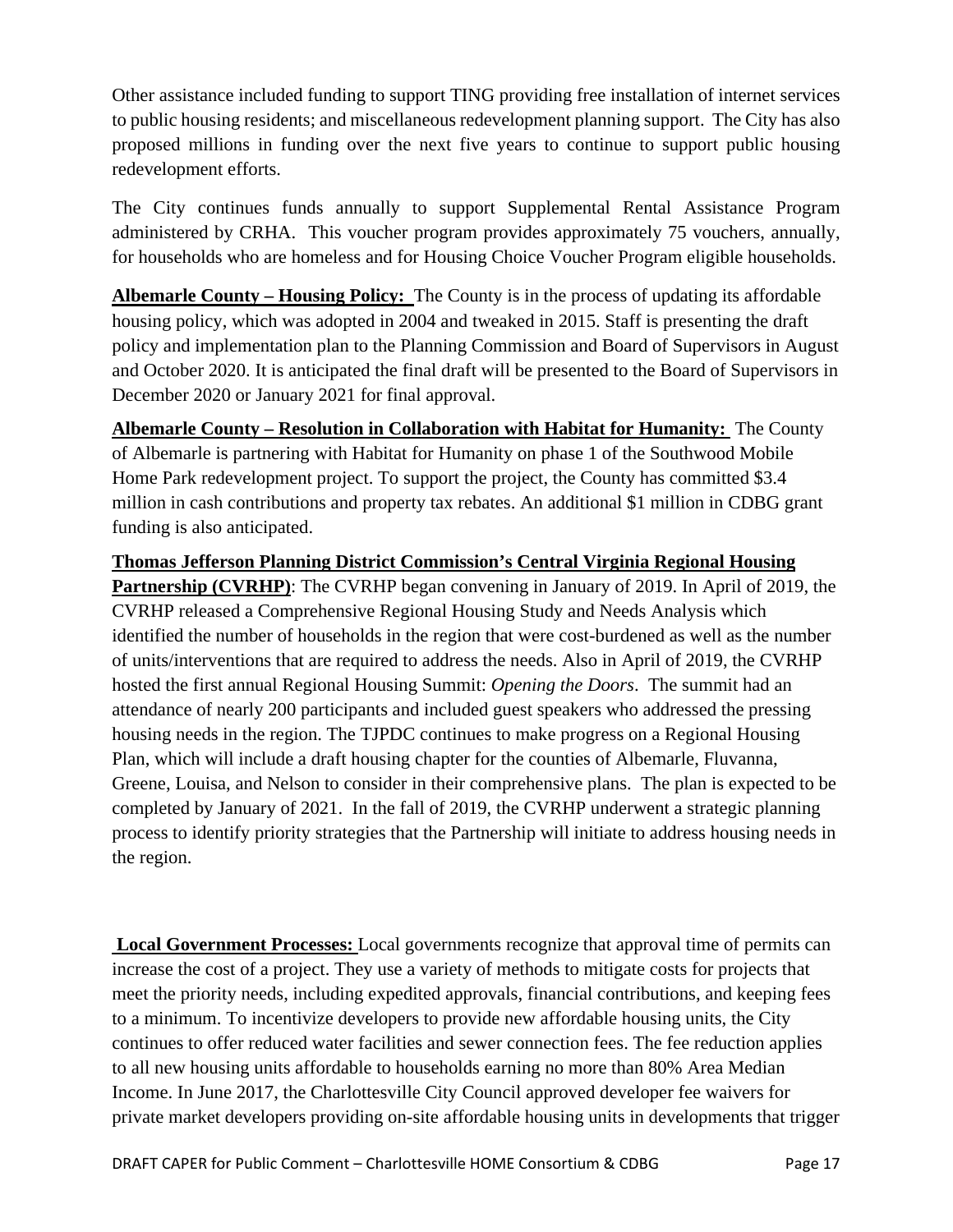the City's Affordable Dwelling Unit Ordinance requirements.

#### **Actions taken to address obstacles to meeting underserved needs. 91.220(k); 91.320(j)**

The City and the HOME Consortium use HUD funds to address the needs of as many individuals as possible. They work with a wide range of community organizations to coordinate and provide services to needy individuals and families. The monthly meetings of the Housing Directors' Council and the Thomas Jefferson Area Coalition for the Homeless address obstacles to meeting underserved needs through cooperation and coordination. As a result of the Department of Justice settlement, Virginia has revised its waivers, which will assist people with developmental disabilities access housing and services in the least restrictive setting. Region Ten, the region's Community Services Board, manages the waiver waiting list. City of Charlottesville and Thomas Jefferson Planning District Commission PY19 CDBG and HOME funds were used to address various community identified needs outlined within the five-year 2018 Consolidated Plan. City CDBG funds were used to address public service needs including support for the homeless and those at risk of homelessness, workforce development and support for programs that aid in selfsufficiency, and workforce development. Funds were also used to support economic development activities to assist entrepreneurs launch their own microenterprises through technical assistance. HOME funds were used to support homeowner rehabilitation within the City of Charlottesville. The Thomas Jefferson Planning District Commission utilized HOME funds

The City of Charlottesville has retained the services of RHI consulting team to update its comprehensive plan; re-write the Zoning Ordinance and complete the Affordable Housing Strategy. This consolidated project will have several recommendations designed to address obstacles to meeting the needs of underserved population. The Steering Committee for this project includes representatives from several neighborhood groups, business community, public housing, and housing advocate groups, nonprofit and faith-based organizations, etc.

The City of Charlottesville continues to explore ways to meet the needs of underserved populations. The City Council has provided funding to support the redevelopment initiatives by the Charlottesville Redevelopment Housing Authority (CRHA) and the Piedmont Housing Alliance (PHA). The funds were earmarked for the CRHA's Crescent Halls rehabilitation and South 1<sup>st</sup> Street projects; and PHA's Friendship Court redevelopment initiative. Other actions included Supplemental Rental Assistance Program administered by CRHA, Small Business And Minority Business support and assistance program, down payment assistance, scattered site rehabilitation and emergency repair program/homeownership opportunities and home improvement assistance program administered by the

#### **Actions taken to reduce lead-based paint hazards. 91.220(k); 91.320(j)**

Building inspectors and local housing rehabilitation agencies have received training to allow them to evaluate, treat and/or remove lead paint hazards in our communities. Inspectors evaluate each job before the rehabilitation begins. Grant funding is used to pay for stabilization, interim controls and/or removal of lead-based hazards, which will continue to reduce lead paint concerns.

The notification, "Watch Out for Lead-Based Paint Poisoning" is given to all persons assisted,

DRAFT CAPER for Public Comment – Charlottesville HOME Consortium & CDBG Page 18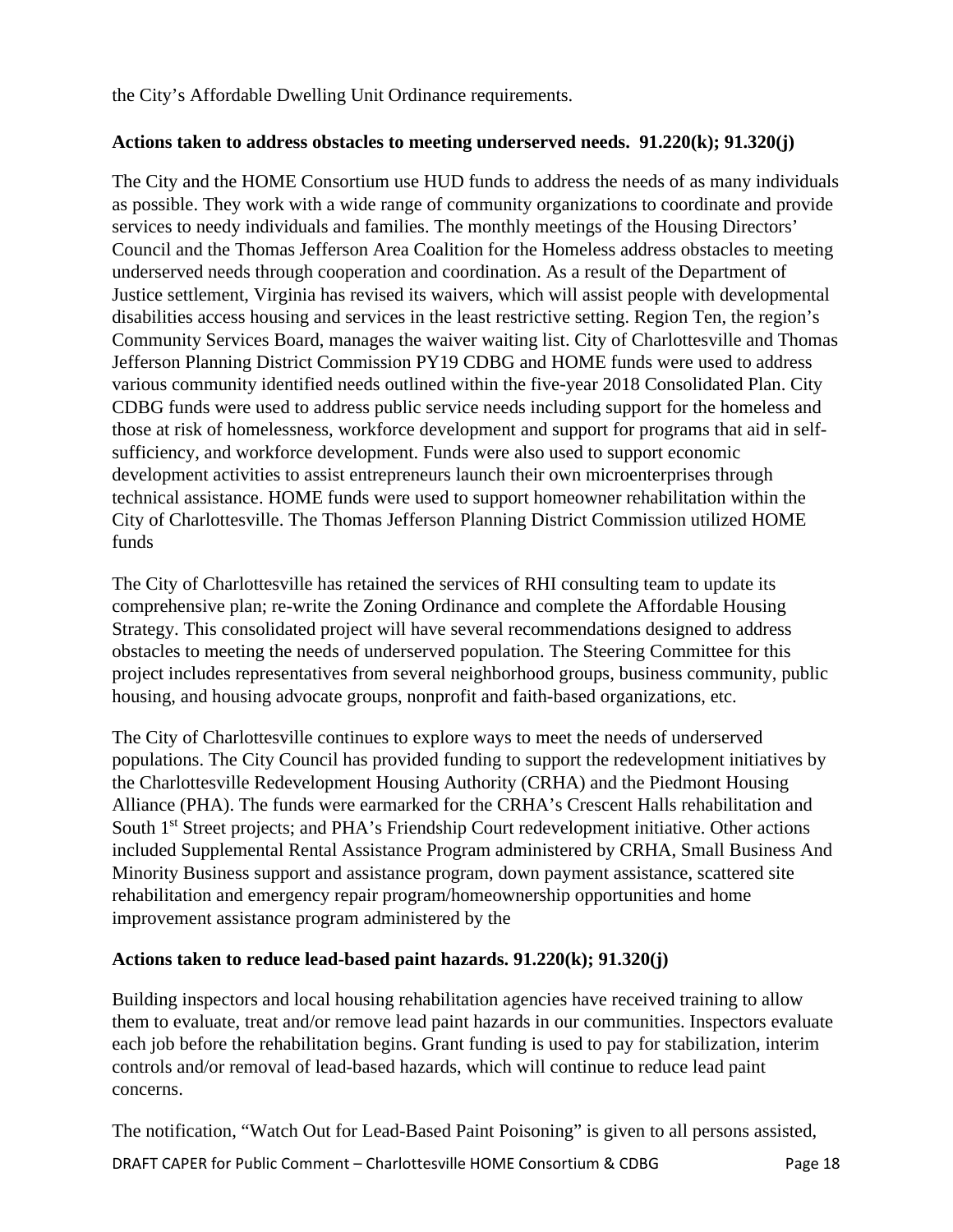even if the residence was constructed after 1978, since it serves as a good information and educational tool. Detection and remediation of lead-based paint in residences constructed before 1978 is to occur while rehabilitating homes and this is done in compliance with subpart J of 24 CFR Part 35. This can include paint stabilization, interim controls and/or abatement depending upon the circumstances and level of investment. In cases where lead-based paint is suspected, a certified laboratory, Aqua Air Laboratories in Charlottesville, is used to make this determination.

Data from the Health Department indicate that reported cases of Elevated Blood Lead Levels of 5 μg/dL or higher for calendar year 2016 totaled 26 cases in children aged 15 or younger throughout the Thomas Jefferson Health District: 8 in Albemarle, 11 in Charlottesville, 1 in Greene, 4 in Louisa and 2 in Nelson. There were no cases of elevated blood lead levels in children reported from Fluvanna County. For 2016, elevated blood lead levels are defined as greater than or equal to 5 μg/dL. Previous years were defined as levels of 10 μg/dL. The change in the standard has resulted in a higher number of cases than in past years. In the last CAPER, 8 total cases were reported from February 2015 through January 2016, which was lower than the previous year's regional total of 11. All cases are followed to be sure levels are coming down to normal or at least steadily improving. Houses being purchased with the down payment and closing cost assistance program to first-time homebuyers also must be reviewed for lead based paint.

### **Actions taken to reduce the number of poverty-level families. 91.220(k); 91.320(j)**

The Central Virginia Partnership for Economic Development (CVPED) provides staff support for the Piedmont Workforce Network (PWN), including the local Workforce Investment Board and WIA service providers.

Network2Work at PVCC, is a job network that connects job seekers to the skills and resources they need to become valued employees and helps employers find the quality employees they need for their companies.

The City of Charlottesville, through CDBG economic development funds, supported projects to help low-income entrepreneurs launch their businesses and low-income microenterprises strengthen and grow. Through public services funds, CDBG projects address workforce development directly.

The City continues its GO program which is a jobs-driven training program. To expand the training offerings, a GO Skilled Trades Academy was also piloted in January 2018 in order to provide basic foundations in the skilled trades due to all of the upcoming development projects in the area. FY19 funds benefited two training cohorts through the GO Trades program, equipping individuals with the training and education they needed to begin entry level careers in the skilled trades. Also, slightly outside the realm of jobs-driven workforce training, the OED launched GO GED Pathways in November 2017 at the request of City Council. The program is six weeks in length and offers a supportive environment where individuals obtain GED test preparation training, as well as workplace readiness skills/career coaching and a CPR/first aid certification. The goal upon completion of the program is not employment. Instead, the focus is on getting individuals back into the classroom to begin steps towards taking the GED, which is critical to better employment.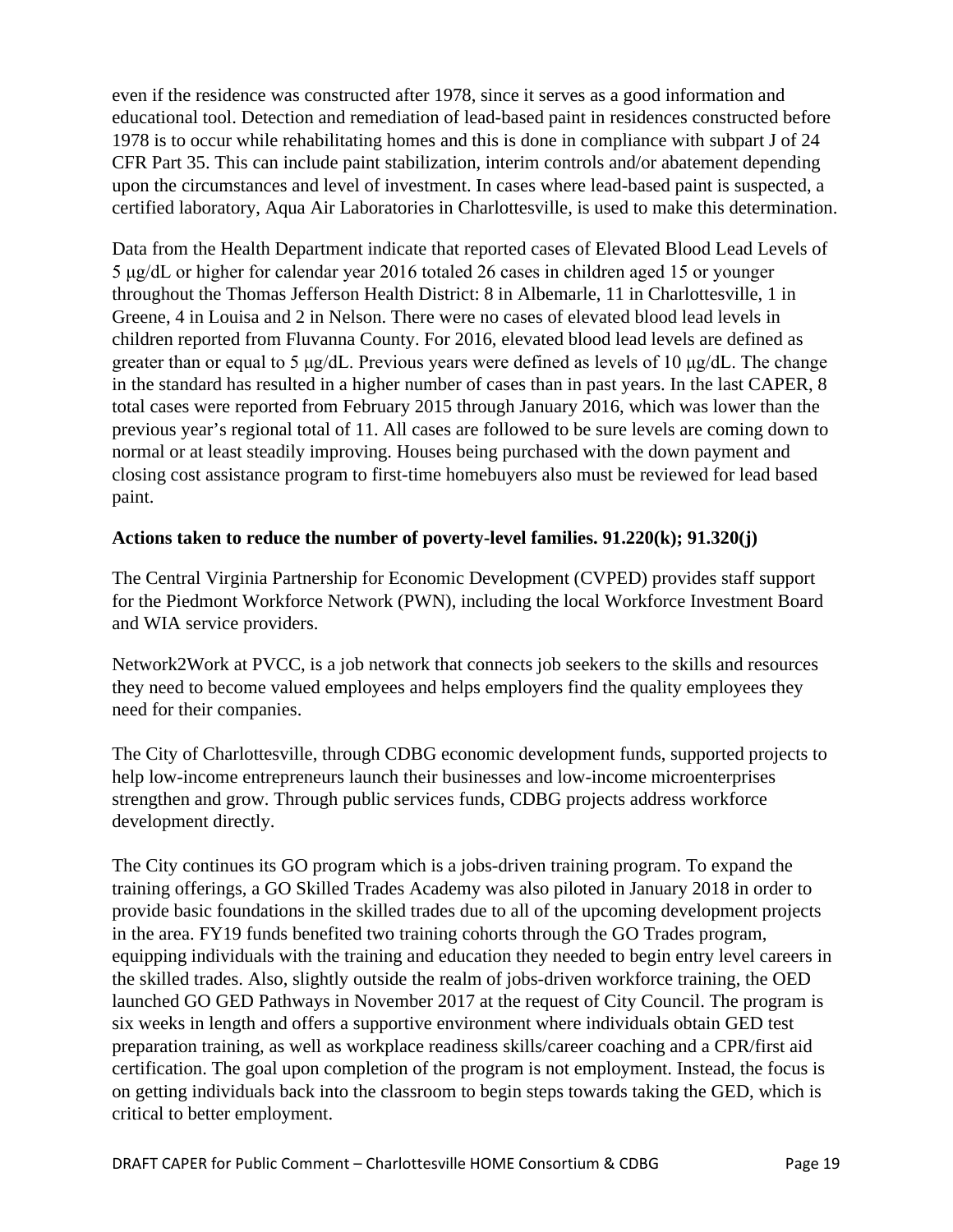The lack of transportation can be a serious barrier to employment. The Charlottesville Transit Center is a transit transfer facility just off the downtown mall. Albemarle County launched the 29 Express commuter bus route in May 2016. This service is operated by JAUNT and runs from the Forest Lakes/Hollymead area to UVA and the Downtown Library. UVA employees and students ride free and fares are \$1.50 for everyone else. The route begins at 7:00am and 8:00am and returns at 4:40pm and 5:20pm.

Charlottesville and Albemarle County, working with the Metropolitan Planning Organization (MPO), created the Regional Transit Partnership (RTP), which began meeting in August 2017.

The Regional Transit Partnership (RTP) serves as an official advisory board, created by the City of Charlottesville, Albemarle County and JAUNT, in Partnership with the Virginia Department of Rail and Public Transportation to provide recommendations to decision-makers on transitrelated matters. There are four main goals of the Partnership, including:

- A. **Establishing Strong Communication:** The Partnership will provide a long-needed venue to exchange information and resolve transit-related matters.
- B. **Ensuring Coordination between Transit Providers:** The Partnership will allow transit providers a venue to coordinate services, initiatives and administrative duties of their systems.
- C. **Set the Regions Transit Goals and Vision:** The Partnership will allow local officials and transit staff to work together with other stakeholders to craft regional transit goals. The RTP will also provide, through MPO staff and updates of the Transit Development Plans (TDPs), opportunities for regional transit planning.
- D. **Identify Opportunities:** The Partnership will assemble decision-makers and stakeholders to identify opportunities for improved transit services and administration, including evaluation of a Regional Transit Authority (RTA).

Formal agreements for specific funding and service responsibilities between CAT, JAUNT, Charlottesville, Albemarle County and UVA are in place. The RTP completed development of a Memorandum of Understanding to serve as the funding formula first formal funding agreement between Charlottesville Area Transit and Albemarle County, adopted in May 2019.

The Monticello Area Community Action Agency (MACAA) has been serving low-income families since 1965. MACAA serves the City of Charlottesville, and the Counties of Albemarle, Fluvanna, Louisa and Nelson. MACAA offers a variety of programs and skill development initiatives for families and individuals below 125% of the federal poverty level. Its programs include Head Start for 3 and 4-year-olds, Project Discovery promoting academic achievement in high school, Hope House providing family stabilization for homeless families, Rural Outreach. Rural Outreach offices in Fluvanna, Louisa and Nelson Counties provide crisis intervention to families through assistance with food, clothing, and financial help for rent, utilities and other emergencies while assessing their needs and linking them to other resources for in-depth services."

# **Actions taken to develop institutional structure. 91.220(k); 91.320(j)**

The use of HOME funds is coordinated through the monthly meetings of the Housing Directors Council, with projects carried out by non-profit housing foundations or community action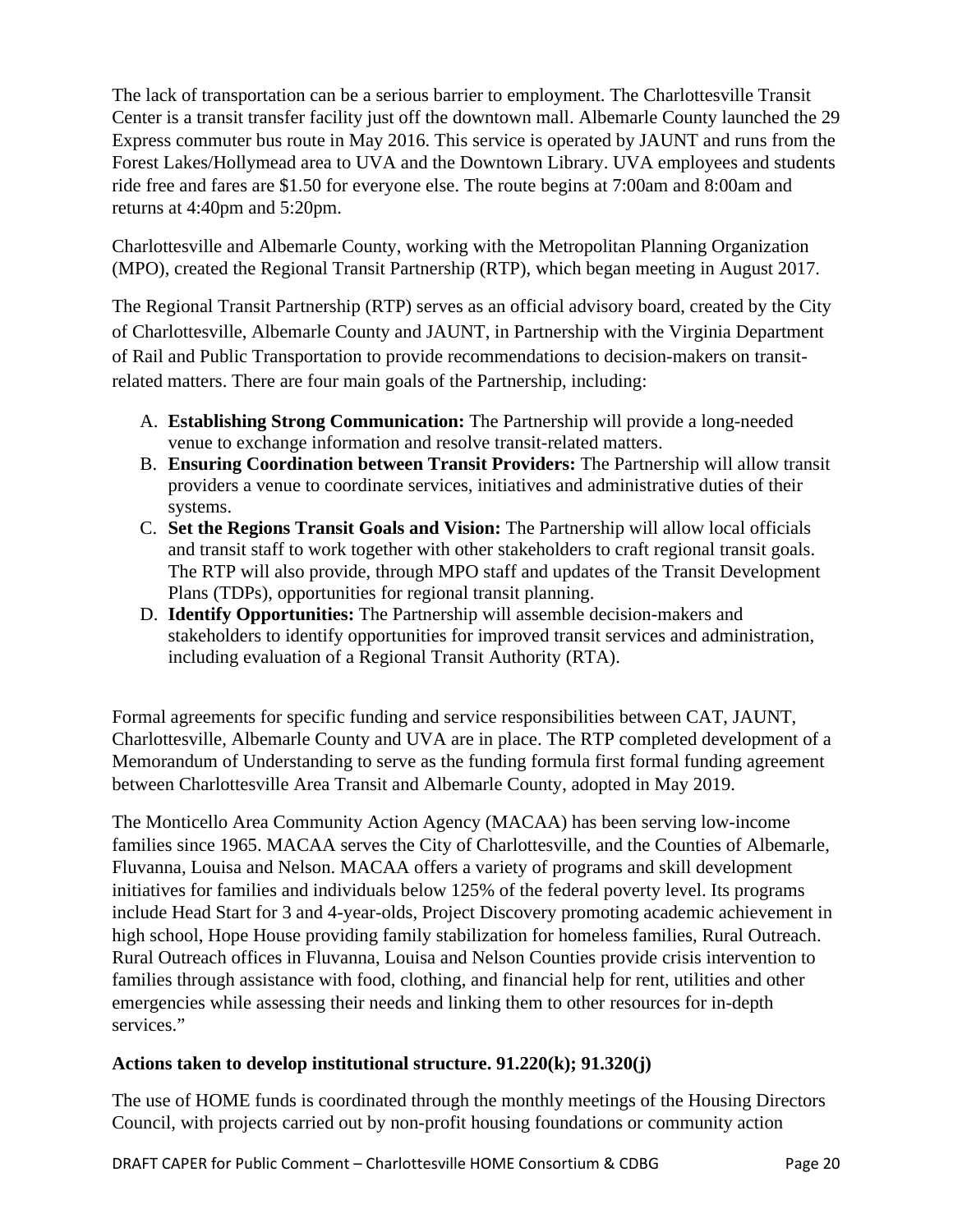agencies. This structure promotes regional cooperation and encourages creative use of the funds and leveraging of other funding to maximize the impact of HOME funds. HOME funds contribute to the capacity and stability of the housing foundations. The City defined non-housing community development needs through the Comprehensive Planning process. The City of Charlottesville has also placed a strong emphasis on citizen participation in the planning process, particularly for affordable housing, neighborhood priorities, and public services.

Institutional structure and capacity are also provided through the Thomas Jefferson Coalition for the Homeless (TJACH), the Thomas Jefferson Community Land Trust (TJCLT), Habitat for Humanity, and non-profit housing foundations in the 5 counties. Piedmont Housing Alliance has created housing opportunities in the region for more than 30 years, with an award-winning and HUD-approved housing counseling program, financing for home ownership and housing development as a U.S. Treasury-certified Community Development Financial Institution (CFDI), and property management and housing development to create and maintain high-quality affordable housing options, as the only regional CHDO. The City's Housing Advisory Committee (HAC) also meets to carry out City Council's charge to further affordable housing within the City.

### **Actions taken to enhance coordination between public and private housing and social service agencies. 91.220(k); 91.320(j)**

A number of social service and housing agencies are involved in serving special needs populations throughout the region, including the Jefferson Area Board for Aging (JABA), the Arc of the Piedmont for people with developmental disabilities, Region Ten Community Services Board for people with mental illness and substance abuse and the Independence Resource Center.

The Jefferson Area Board for Aging (JABA) assists elderly persons with long-term health care needs, and serves the same geographical area as the Planning District. JABA partners with senior housing providers in Charlottesville (Timberlake Place, Woods Edge, and Park View Apartments) and in Nelson County (Ryan School Apartments). Maintain an independent and active lifestyle while having opportunities to interact with your peers. Regular JABA health screenings and services are provided by JABA nurses at Park View at South Pantops, Ryan School Apartments and Woods Edge Apartments.

There are two LIHTC housing projects in Albemarle County that are nearing the end of their 30 year extended use period. The first of these is Wilton Farm Apartments, which has been in service since 1992 and has a total of 144 low-income units.

The Region Ten Community Services Board provides comprehensive diagnosis, treatment and training for persons with Serious Mental Illness and chemical dependence for persons within the Planning District. Region Ten administers Continuum of Care (CoC) Permanent Supportive Housing projects, using a scattered site model, serving 30 people. Region Ten also serves 67 people with housing in apartments or Single Room Occupancy (SRO) units with funding through the Virginia Department of Behavioral Health and Developmental Services (DBHDS). A grant from the City of Charlottesville funds 10 housing slots for people who are homeless. Region Ten administers about 220 Housing Choice Vouchers. Region Ten provides case management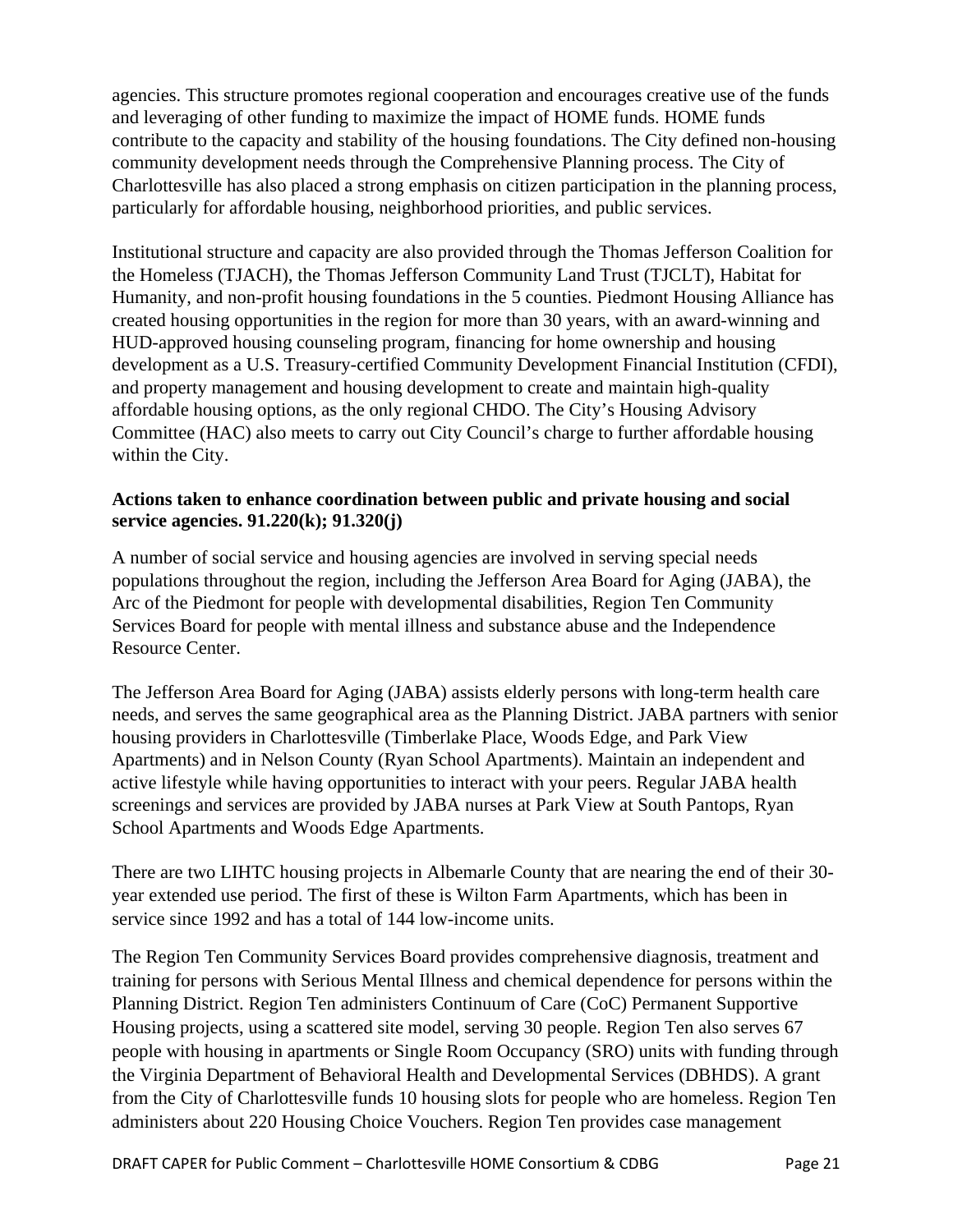services.

The Thomas Jefferson Health District administers the Housing Opportunities for People With AIDS (HOPWA) program, serving 33 people, with long-term (24 people) or short-term assistance. Qualification for the program is based on a diagnosis of HIV and income. Although this is part of the Continuum of Care, the program does not have a preference for those who are or have been homeless.

The Thomas Jefferson Health District provides testing, screening, advocacy, housing assistance and case management for people with HIV or those at high risk for HIV infection. The Health District also houses the SSI/SSDI Outreach Access and Recovery (SOAR) program. SOAR is a national program designed to increase access to the disability income benefit programs administered by the Social Security Administration for eligible adult who are experiencing or at risk of homelessness and have a mental illness, physical impairment or co-occurring substance use disorder. The Thomas Jefferson Health District partnered with TJACH to hire a full time SOAR Benefits Coordinator to work with our local homeless population to obtain their Social Security Benefits.

For people with disabilities, housing foundations in the Counties and projects funded through the Charlottesville Affordable Housing Fund (CAHF) in the City include necessary accessibility features as part of the scope of work for rehabilitation and emergency repair projects. Funds may be drawn from a variety of sources. Agencies such as JABA, Region 10, and Community Services Housing, Inc provide services to the special needs population.

# **Identify actions taken to overcome the effects of any impediments identified in the jurisdiction's analysis of impediments to fair housing choice. 91.520(a)**

See also the table included at the end of this report.

The City continues its support of affordable housing through the following policies/programs:

- Charlottesville Supplemental Rental Assistance Program (CSRAP) –To increase housing choice for the City's extremely-low and low-income households, the Charlottesville City Council approved the creation of a City-funded rental assistance program. The City allocated \$750,000 for the CSRAP which includes funding for administration for CRHA to address concerns identified by HUD. For the CSRAP vouchers, the CRHA continues to administer this program.
- The City has approved the creation of a landlord risk mitigation fund to encourage market rate landlords to offer affordable rental housing to low-income households.
- The City of Charlottesville has provided several years of funding for five units at The Crossings at Fourth and Preston. .
- Design4Life Cville Program
- Reduced Water and Sewer Connection Fee Program for affordable housing units. The water facility fee for connecting a unit of affordable housing to the city water system with a 5/8" meter shall be \$800.00. The sewer facility fee for connecting a unit of affordable housing to the city sewer system with a 5/8" meter shall be \$800.00. An applicant for the reduced water facility fee or sewer facility fee agrees to pay the difference between the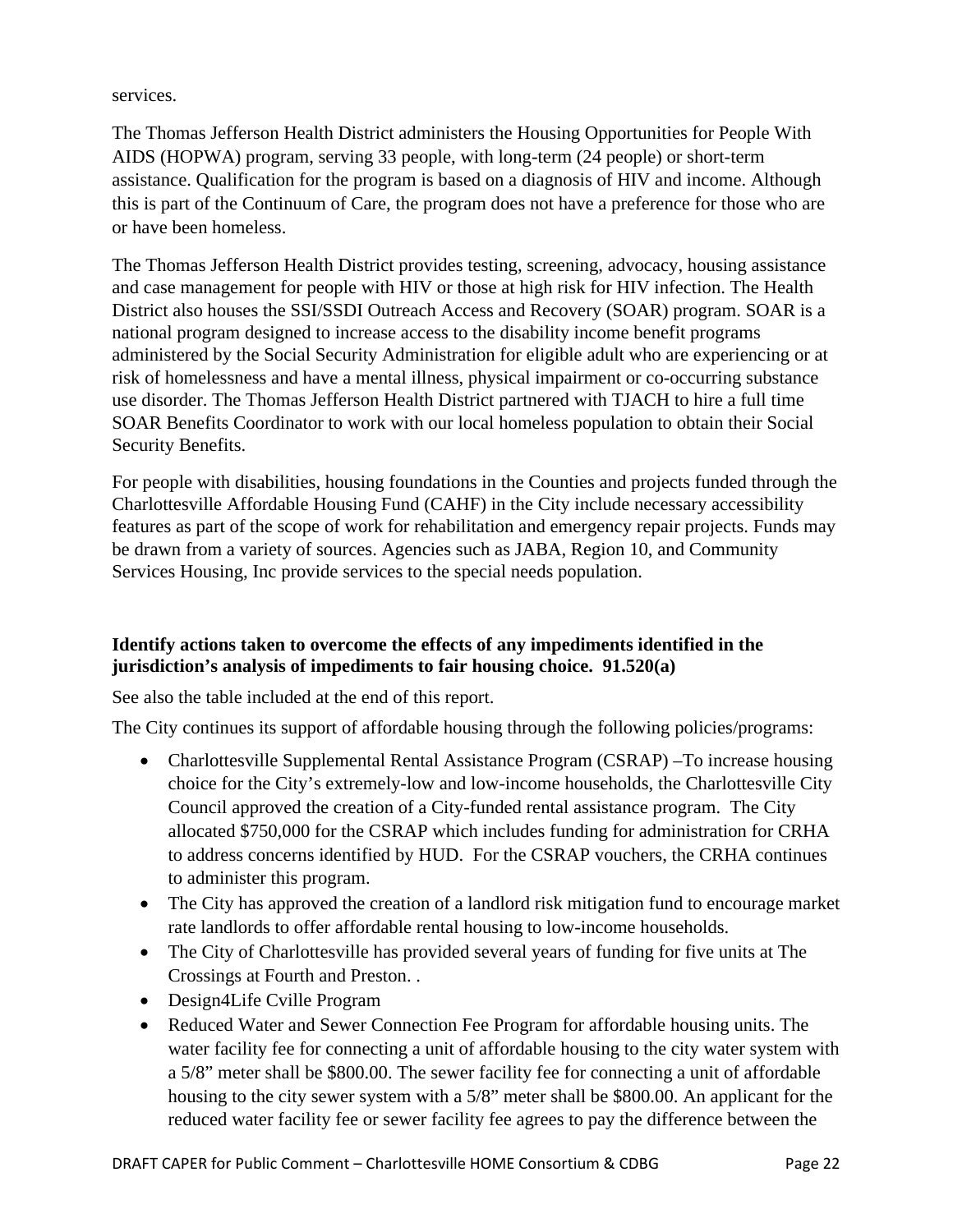reduced water facility fee and the standard water facility fee, or the reduced sewer facility fee and the standard sewer facility fee – so long as the unit is affordable.

- Free Paint Program This program offers paint, primer, and up to 8 tubes of caulk to low-income Charlottesville homeowners who are looking to decorate the exterior of their home, including siding, trim, porches, and roofs.
- Real Estate Tax Relief, Tax Exemption, and Rental Relief Programs for the Elderly or Permanently Disabled and/ Veterans
- Charlottesville Housing Affordability Tax Grant Program (CHAP) where individuals may qualify for a grant of \$500, \$750, \$1000 or full tax abatement depending on the Federal Adjusted Gross Income. The grant would be applied to the second half real estate tax bill.
- City of Charlottesville BankOn Program consists of one-on-one financial counseling, financial literacy seminars, a bank referral network and a microloan program. BankOn has provides financial education to over 200 Charlottesville area residents since its inception, helped over 100 residents open affordable deposit accounts, and provided numerous low-interest loans.
- The City of Charlottesville Office of Human Rights has developed a 3-panel brochure on Fair Housing in Charlottesville to help people understand their rights and protect themselves from discrimination.
- The City retained the services of the consulting firm to assist staff in completing the Comprehensive Plan, Affordable Housing Strategy, and rewrite of the Zoning Ordinance. The project is currently underway and expected to be completed in late fall of 2021. The resulting document would have recommendations designed to spur development of affordable housing, eliminate existing land use and zoning barriers to development of affordable housing, and encourage mixed-use development supported by public transportation.

County Housing Programs –

- Fluvanna County, Greene County, Nelson County, and Louisa County do not directly administer housing programs, but do support non-profit housing subrecipients: Albemarle Home Improvement Program (AHIP), Skyline Community Action Partnership, Fluvanna/Louisa Community Foundation (FLHF), and the Nelson County Community Foundation NCCDF). These agencies provide down-payment assistance and other housing program to assist persons who are elderly and/or have a disability. Most also provide housing counseling and credit repair programs. Piedmont Housing Alliance and FLHF offer RUAM grants.
- Albemarle County Housing Choice Voucher Program

Other Efforts (Not by municipalities)

- MACAA provides services including the Hope House, Project Discovery, and Head Start
- Financial literacy programs are managed by Charlottesville Abundant Life Ministries (CALM) and PHA.

DRAFT CAPER for Public Comment – Charlottesville HOME Consortium & CDBG Page 23 The City of Promise is an initiative based on the Harlem Children's Zone model that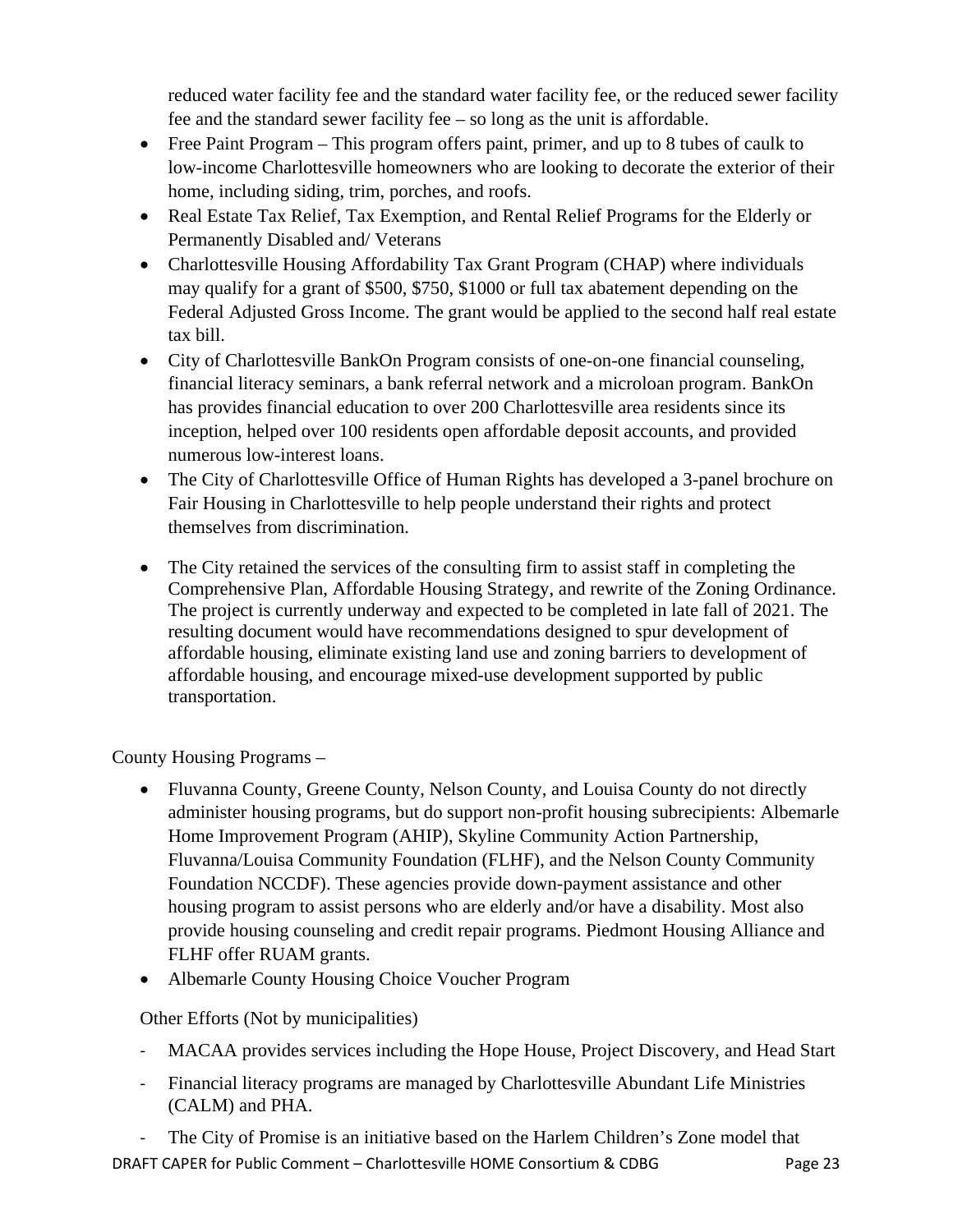continues to serve City residents living in the  $10<sup>th</sup>$  & Page Neighborhood.

- Habitat for Humanity continues to work with the International Rescue Committee to place refugees in homes as partner families.
- The Thomas Jefferson Community Land Trust sold 4 units of permanently affordable housing in the Charlottesville area.
- Skyline CAP partners with the Greene Chapter of Habitat for Humanity to provide home repairs.

The Nelson County Community Development Foundation has secured funding from local churches to serve as the match for home repair projects using Housing Preservation Grant funding.

### **CR-40 - Monitoring 91.220 and 91.230**

# **Describe the standards and procedures used to monitor activities carried out in furtherance of the plan and used to ensure long-term compliance with requirements of the programs involved, including minority business outreach and the comprehensive planning requirements**

The City of Charlottesville performs on-site monitoring visits on an annual basis for projects that have been completed during the program year with assistance from the finance department. Consistent with previous years, City staff will review sub-recipient program files to ensure compliance with CDBG requirements and to verify that the benefit standard was being met. Projects that are found to be in violation or whose files were missing pertinent information will receive notices from the City and will be provided an opportunity to address and correct any problems. The City will conduct follow-up monitoring visits to ensure corrective actions are carried out. Monitoring results are taking into CDBG/HOME Taskforce consideration during the following years' CDBG and HOME request for proposals.

TJPDC carries out HOME desk reviews throughout the year, with oversight from the Finance Director and Executive Director. On-site monitoring of all sub recipients is done on an annual basis and includes monitoring of program activities and financial management. On-site visits are not required for sub recipients with no staffing changes, with no significant change in the type of projects carried out, and who have no outstanding findings from previous monitoring visits or financial audits. No sub-recipient will go more than three years without an on-site monitoring visit. The only monitoring visits for the PY19 program year ending June 30, 2020 year was with the Piedmont Housing Alliance (PHA). The City of Charlottesville has new staff on June 2019 filing the Grants Coordinator position; prior City staff was retained on a part-time basis to help with the transition and TJPDC has also worked closely with new staff. The Thomas Jefferson Planning District Commission has a new HOME Partnership administrator.

#### **Citizen Participation Plan 91.105(d); 91.115(d)**

**Describe the efforts to provide citizens with reasonable notice and an opportunity to comment on performance reports**.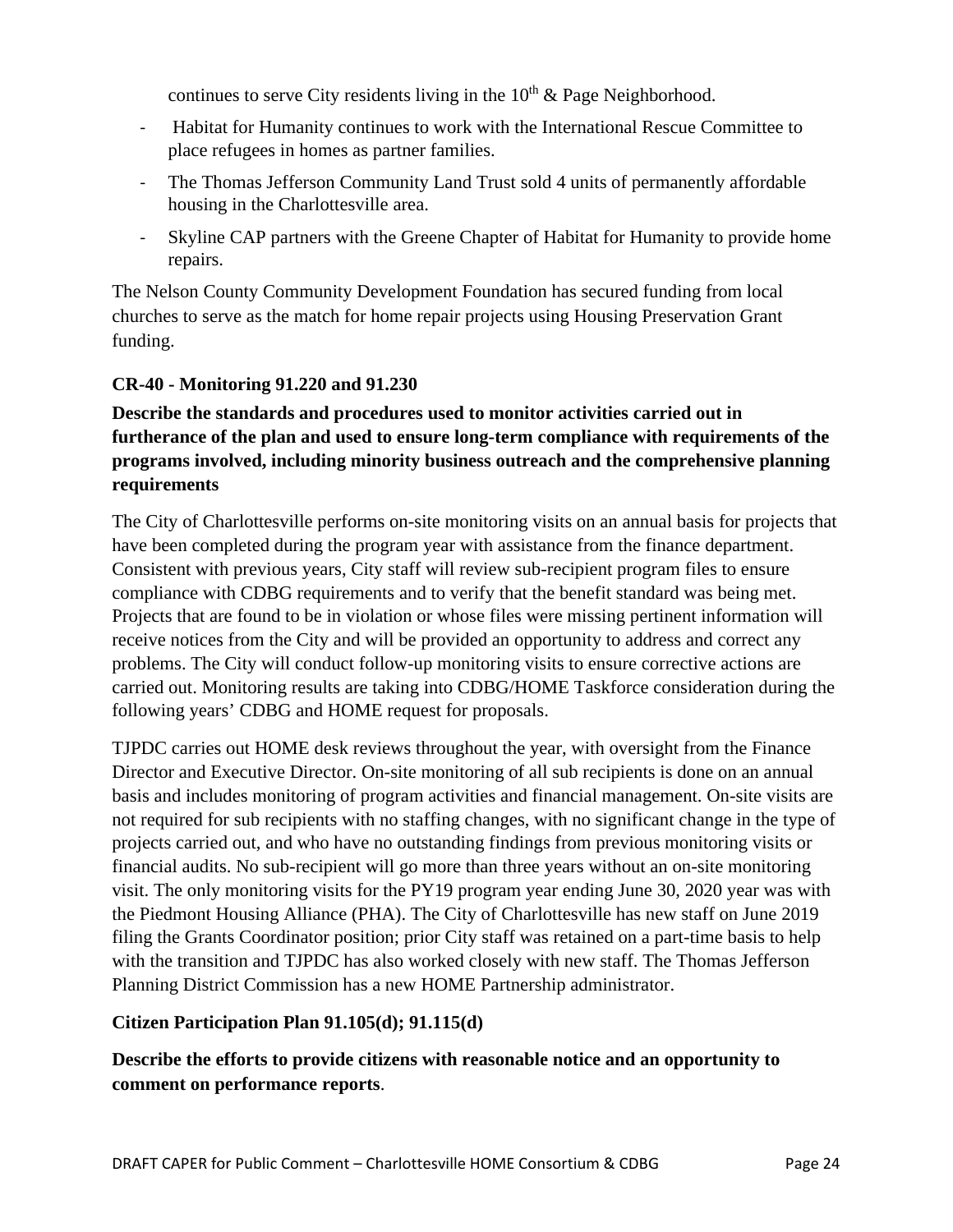A public comment period is being held from September 4 to September 18, 2020, advertised in the Daily Progress on September 4, 2020. The draft CAPER was also made available at City Hall, on the City of Charlottesville website and on the Thomas Jefferson Planning District Commission (TJPDC) website. The September 16 City Council Meeting also included a virtual public hearing for the CAPER, as well as the September 3<sup>rd</sup> TJPDC virtual public commission meeting. The Housing Directors discussed sections of the CAPER at their September 15 virtual monthly meeting. Input was requested and received from the Thomas Jefferson Area Coalition for the Homeless (TJACH), the Charlottesville Redevelopment and Housing Authority (CRHA), Piedmont Housing Alliance (PHA), the Jefferson Area Board for Aging (JABA), the Thomas Jefferson Health District and Region Ten.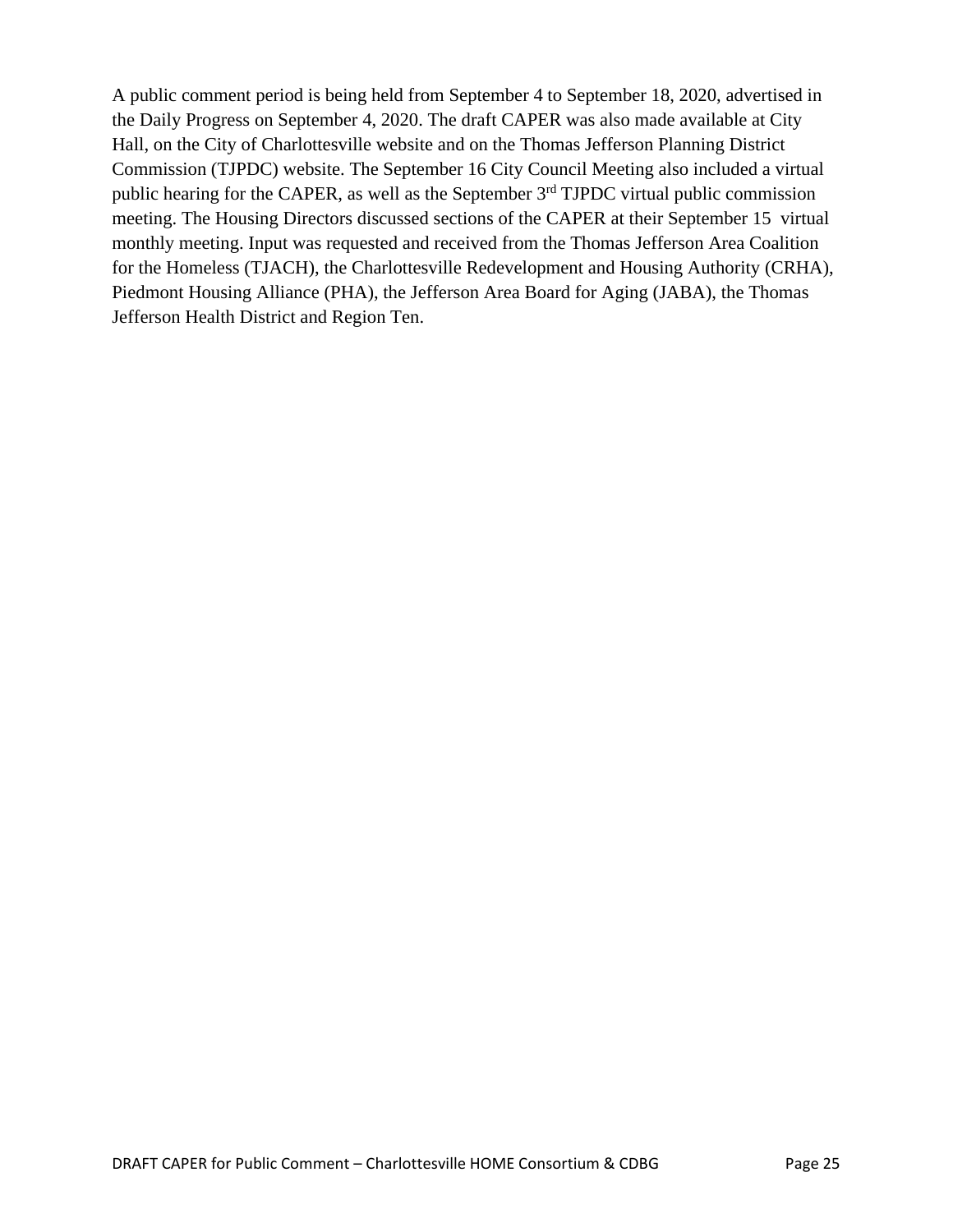## **CR-45 - CDBG 91.520(c)**

**Specify the nature of, and reasons for, any changes in the jurisdiction's program objectives and indications of how the jurisdiction would change its programs as a result of its experiences.**

For PY19, City Council identified the following as CDBG/HOME program priorities based upon Consolidated Plan goal and strategic plan; passed on September 18, 2017:

- 1. Affordable Housing (priority for households at 0-50% of the area median income)
- 2. Support for the Homeless and those at risk of homelessness
- 3. Workforce Development (support for programs that aid in self-sufficiency, including but not limited to quality childcare)
- 4. Microenterprise Assistance
- 5. Mental Health and Substance Abuse Services

| Does this Jurisdiction have any open Brownfields Economic | No |
|-----------------------------------------------------------|----|
| Development Initiative (BEDI) grants?                     |    |

**[BEDI grantees] Describe accomplishments and program outcomes during the last year.**

### **CR-50 - HOME 91.520(d)**

# **Include the results of on-site inspections of affordable rental housing assisted under the program to determine compliance with housing codes and other applicable regulations**

Please list those projects that should have been inspected on-site this program year based upon the schedule in §92.504(d). Indicate which of these were inspected and a summary of issues that were detected during the inspection. For those that were not inspected, please indicate the reason and how you will remedy the situation.

HOME-assisted rental units are owned and managed by sub-recipients of the Charlottesville HOME Consortium. Sub-recipients share a role in the administration of the HOME program, including inspection of rental units. For units with tenants using Housing Choice Vouchers, which constitute the majority of rental units, Charlottesville HOME Consortium Sub-recipients have reciprocal agreements to perform inspections on units owned and managed by another subrecipient. For HOME-assisted units with no rental assistance, the sub-recipient performs inspections at least annually to identify any maintenance issues, and to replace smoke detectors and filters. Inspections may be done more frequently, if there is a concern about the tenant.

Most HOME assisted rental units are single family homes or duplexes. Some larger rental projects have been undertaken: AHIP rehabilitated an existing apartment building in 2004, with 10 HOME-assisted units. The Fluvanna/Louisa Housing Foundation developed a four-unit rental "Evergreen Place" in 2014, consisting of single-bedroom, handicap-accessible units near the Town of Louisa, with solar-panels to keep utility costs low, and affordable housing opens. Skyline CAP purchased and renovated existing buildings into five rental apartments, with the project completed in May 2013 with 3 units occupied. The last unit was rented in August 2014. Skyline CAP completed an additional acquisition and rehabilitation project in Piedmont Housing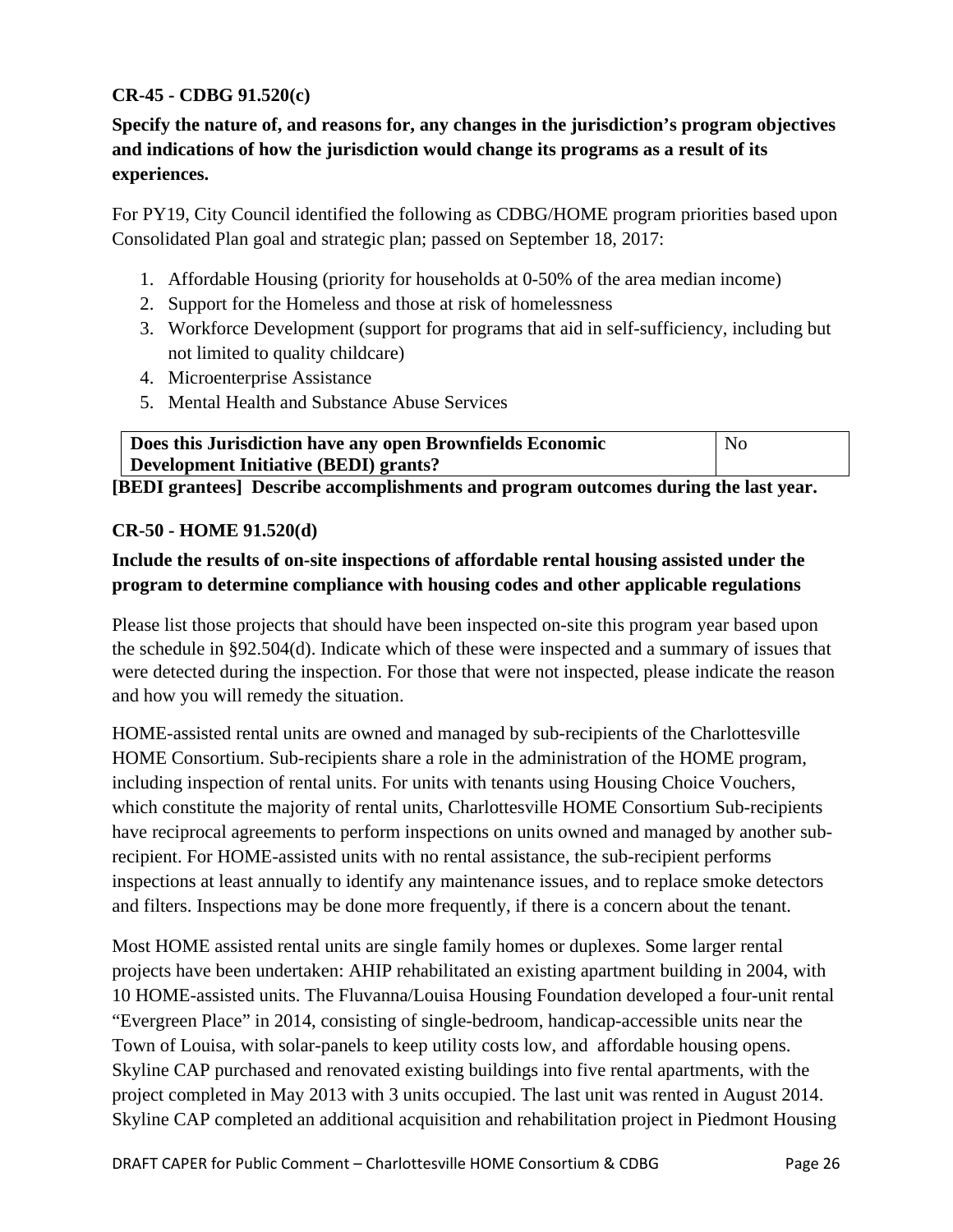Alliance completed the renovation of Crozet Meadows with 27 HOME-assisted units in September 2010 and Monticello Vista Apartments with 5 HOME-assisted units in August 2010, both as Low Income Housing Tax Credit (LIHTC) projects. Units are inspected quarterly by PHA staff using the REAC inspection form, with additional inspections by the Virginia Housing Development Authority (VHDA), an independent inspection contractor through the Virginia Department of Housing and Community Development (DHCD), and by HUD. All rental units are inspected annually, including the City - and County-assisted units at the Crossings.

# **Provide an assessment of the jurisdiction's affirmative marketing actions for HOME units. 92.351(b)**

All HOME projects are carried out by HOME Consortium sub recipients. These organizations have developed extensive networks with agencies and organizations in their localities to create a steady stream of referrals for HOME programs. Public outreach is carried out through a variety of means. The affirmative marketing actions are systematic and effective.

# **Refer to IDIS reports to describe the amount and use of program income for projects, including the number of projects and owner and tenant characteristics**

| Program Income Applied in PY19 |                 |                  |                   |
|--------------------------------|-----------------|------------------|-------------------|
| <b>IDIS</b>                    | <b>Activity</b> | Locality         | <b>PI</b> Applied |
| 1848                           | <b>HR</b>       | <b>ALBEMARLE</b> | \$1,399.01        |
| 1828                           | HR              | LOUISA           | \$10,338.75       |
| 1845                           | <b>HR</b>       | <b>LOUISA</b>    | \$19,000.00       |
| 1826                           | <b>HR</b>       | <b>NELSON</b>    | \$1,125.00        |
| 1833                           | HB              | <b>NELSON</b>    | \$5,650.00        |
| 1836                           | <b>HR</b>       | <b>NELSON</b>    | \$4,209.00        |
| 1830                           | R               | <b>FLUVANNA</b>  | \$2,000.00        |
| 1829                           | $\mathbf R$     | <b>FLUVANNA</b>  | \$2,000.00        |
| 1874                           | <b>HR</b>       | <b>NELSON</b>    | \$1,006.00        |
|                                | <b>TOTAL</b>    |                  | \$42,727.76       |
|                                |                 |                  |                   |
|                                |                 |                  |                   |
|                                |                 |                  |                   |
|                                |                 |                  |                   |

Program income was applied to the following projects:

### **Table 5 - HOME Program Income applied during PY19**

# **Describe other actions taken to foster and maintain affordable housing. 91.220(k) (STATES ONLY: Including the coordination of LIHTC with the development of affordable housing). 91.320(j)**

Localities provide annual support to regional non-profits to address affordable housing. In-kind contributions, such as the donation of land and the waiver of local fees, are another way in which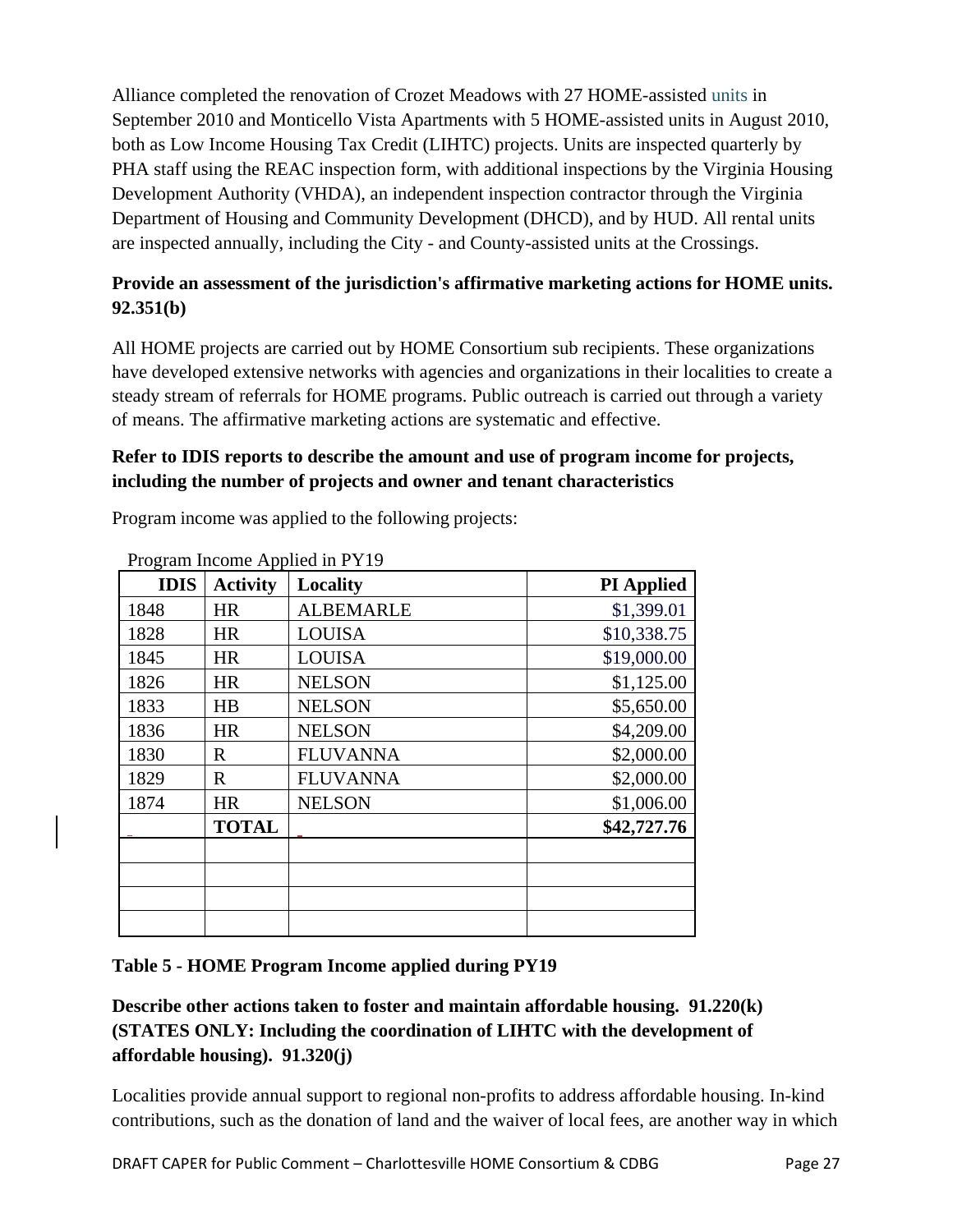localities support affordable housing in the Planning District. Local governments have shown a consistent commitment to affordable housing programs, with an emphasis on the rehabilitation of substandard housing units and promotion of first-time homebuyer programs. The HOME Consortium and the City of Charlottesville partner with many private, non-profit organizations including Habitat for Humanity and private businesses, particularly private lenders including Fannie Mae, Bank of America, and several locally-owned banks. All sub-recipients carry out emergency repairs, drawing on a variety of funding streams.

Piedmont Housing Alliance (PHA) is a regional non-profit organization with a comprehensive menu of affordable housing services. PHA's mission is to create housing opportunities and build community through education, lending, and development. Certified HUD Housing Counselors provide a continuum of educational services on the road to home ownership, including financial education and financial coaching, pre-purchase and post-purchase counseling and education, credit counseling, mortgage default and foreclosure prevention counseling, along with fair housing education and counseling. PHA also accesses financial resources to support clients' financial capability and housing they can afford, including lending for down payment assistance for home purchase and for affordable housing development, and providing access to low-cost mortgage financing. Piedmont Housing has provided \$9.7 million in down payment assistance, from a variety of sources, to bridge the home ownership affordability gap in our community. In FY20 we have administered over 5.6 million in VHDA's reduced-interest rate money which reduces a first-time homebuyers VHDA loan interest rate by 1.0%. Piedmont Housing is the only local administrator of those funds. Piedmont Housing also builds and manages affordable housing, currently managing and/or owning rental housing that is affordable for 604 households total. 249 households in the City of Charlottesville, 323 households in Albemarle County and 32 households in Nelson County.

PHA provided one on one counseling and group education to over 900 households in FY20. Piedmont Housing is the local administrator of VHDA's RUAM program which provides funding to make accessibility modifications to their rental homes. Due to the impacts of COVID 19 this program was paused in March of 2020. Every April, Piedmont Housing Alliance provides a free and open to the public training that fills Fair Housing CEU requirements for property managers, in FY20 we had an audience of 36.

PHA continues progress towards a transformational redevelopment of Friendship Court Apartments, focused on working with an amazing design team, inclusive of residents and community advocates on the Friendship Court Advisory Committee, to refine, evolve, and implement the plan for redevelopment. With a successful 2019 LIHTC award in hand, preparations are currently under way to start construction on Phase 1 in the fall of 2020. Since May the Advisory Committee has met at least monthly to prepare for the Phase 1 construction start and to kick off the planning process for Phase 2. By the time Phase 1 is complete in early 2022, Phase 2 will be preparing to break ground. In addition, PHA is working on the design of the Friendship Court Community Resource Center (CRC) which will house an early childhood learning center, community center, Piedmont Housing's permanent headquarters, and office space for nonprofit organizations. The CRC is scheduled to start construction in 2021.

DRAFT CAPER for Public Comment – Charlottesville HOME Consortium & CDBG Page 28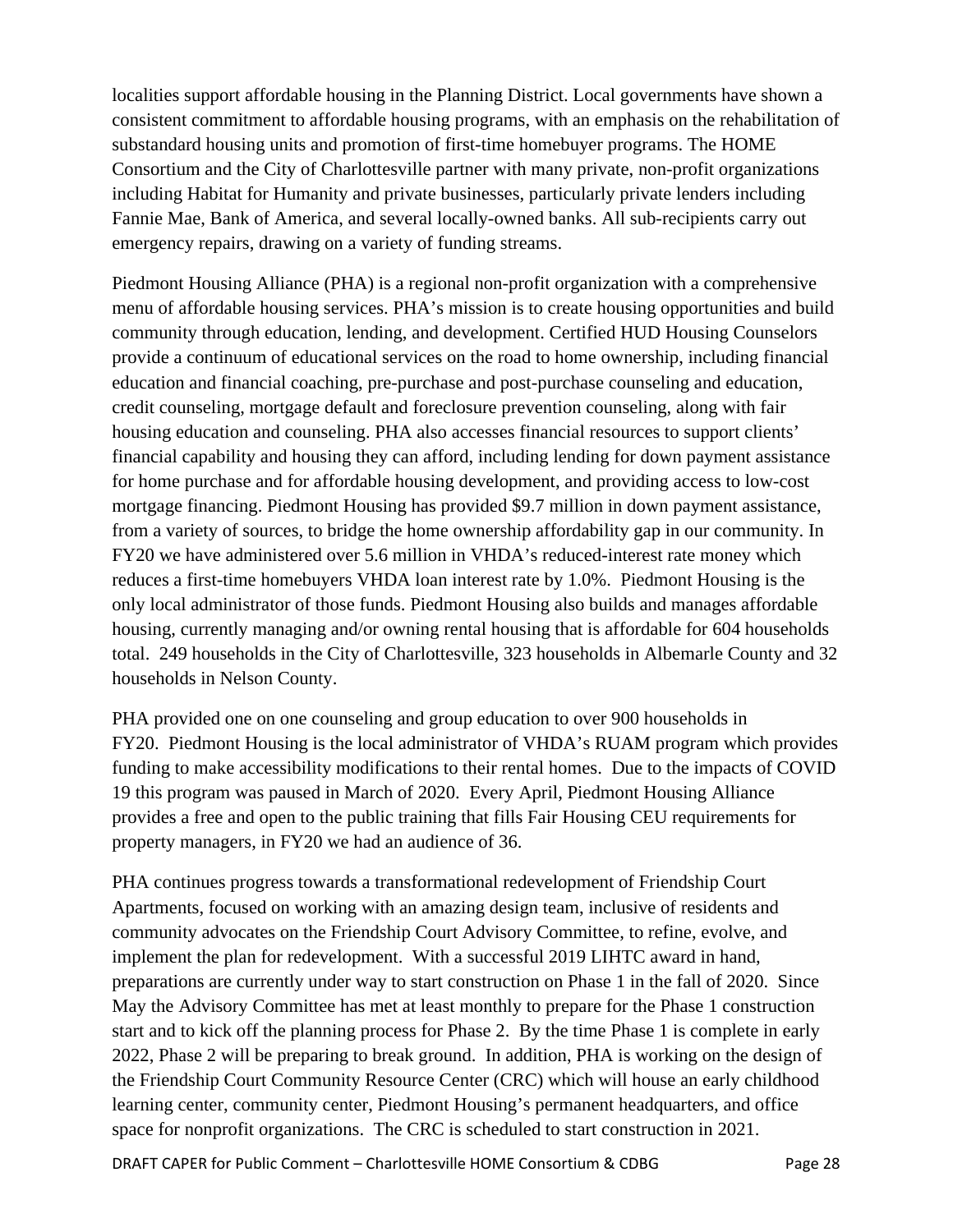|  |  | <b>Actions to Address Impediments to Fair Housing Choice</b> |  |  |
|--|--|--------------------------------------------------------------|--|--|
|--|--|--------------------------------------------------------------|--|--|

| 2019 Impediments and Plan of Action                                 |                                                                                                                                                                                                                                                                                            |                                                                                                                                                                      |                                                                                                                                                                                                                                                                                                                                                                                                                                                                                                                                                                 |  |
|---------------------------------------------------------------------|--------------------------------------------------------------------------------------------------------------------------------------------------------------------------------------------------------------------------------------------------------------------------------------------|----------------------------------------------------------------------------------------------------------------------------------------------------------------------|-----------------------------------------------------------------------------------------------------------------------------------------------------------------------------------------------------------------------------------------------------------------------------------------------------------------------------------------------------------------------------------------------------------------------------------------------------------------------------------------------------------------------------------------------------------------|--|
| Impediment                                                          | <b>Description</b>                                                                                                                                                                                                                                                                         | <b>Proposed Action</b>                                                                                                                                               | <b>Actions in PY19</b>                                                                                                                                                                                                                                                                                                                                                                                                                                                                                                                                          |  |
| Rental<br><b>Affordability</b>                                      | Lack of rental units<br>affordable to low income<br>households<br>Increased competition for<br>limited number of rental<br>units<br>Insufficient rental relief<br>programs<br>High up-front costs,<br>including application fee,<br>security deposit, 1 <sup>st</sup> & last<br>month rent | Increase the # of<br>affordable rental<br>units<br>Provide<br>incentives for<br>development of<br>affordable rental<br>units<br>Provide rental<br>assistance locally | FLHF - 2 rental units completed<br>Alb Co - incentivized 96 units at Brookdale<br>and up to 80 LIHTC units in Southwood<br>City- provided locally funded vouchers<br>Skyline CAP subsidized rent for 4<br>households.<br>PHA continues to work toward<br>redevelopment of Friendship Court and is<br>working on a LIHTC development as part<br>of Habitat's Southwood redevelopment<br>plan.<br>NCCDF - purchased another affordable<br>rental unit in 2020 and continues to work<br>to bring more landlords and units into the<br>affordable housing offering. |  |
| <b>Homeowners</b><br>hip<br><b>Affordability</b>                    | Low wages, and tight credit<br>markets limit HO options for<br>a broad range of households<br>Increases in property taxes<br>compromise affordability                                                                                                                                      | Provide<br>workforce<br>programs to<br>improve job skills<br>& assist in job<br>placement<br>Continue &<br>expand tax relief<br>programs                             | City - GO Programs continue to provide<br>training and assistance with job placement<br>PVCC's Network2Work program has<br>expanded and added volunteers; have<br>received donations of cars to provide<br>transportation to workers while they save<br>for their own<br>Albemarle County provided \$1.035 million<br>in real estate tax relief for elderly and/or<br>disabled homeowners in FY19/20                                                                                                                                                            |  |
| <b>Regulatory</b><br><b>Barriers and</b><br>Community<br>Resistance | Land use codes and<br>ordinances affect housing<br>location & affordability<br>Lack of clear definition of<br>affordable housing                                                                                                                                                           | Revise codes &<br>ordinances<br>Develop<br>definition of aff<br>hsg & articulate                                                                                     | Albemarle County has completed drafting<br>a new set of housing policy<br>recommendations to address the full<br>range of housing needs.                                                                                                                                                                                                                                                                                                                                                                                                                        |  |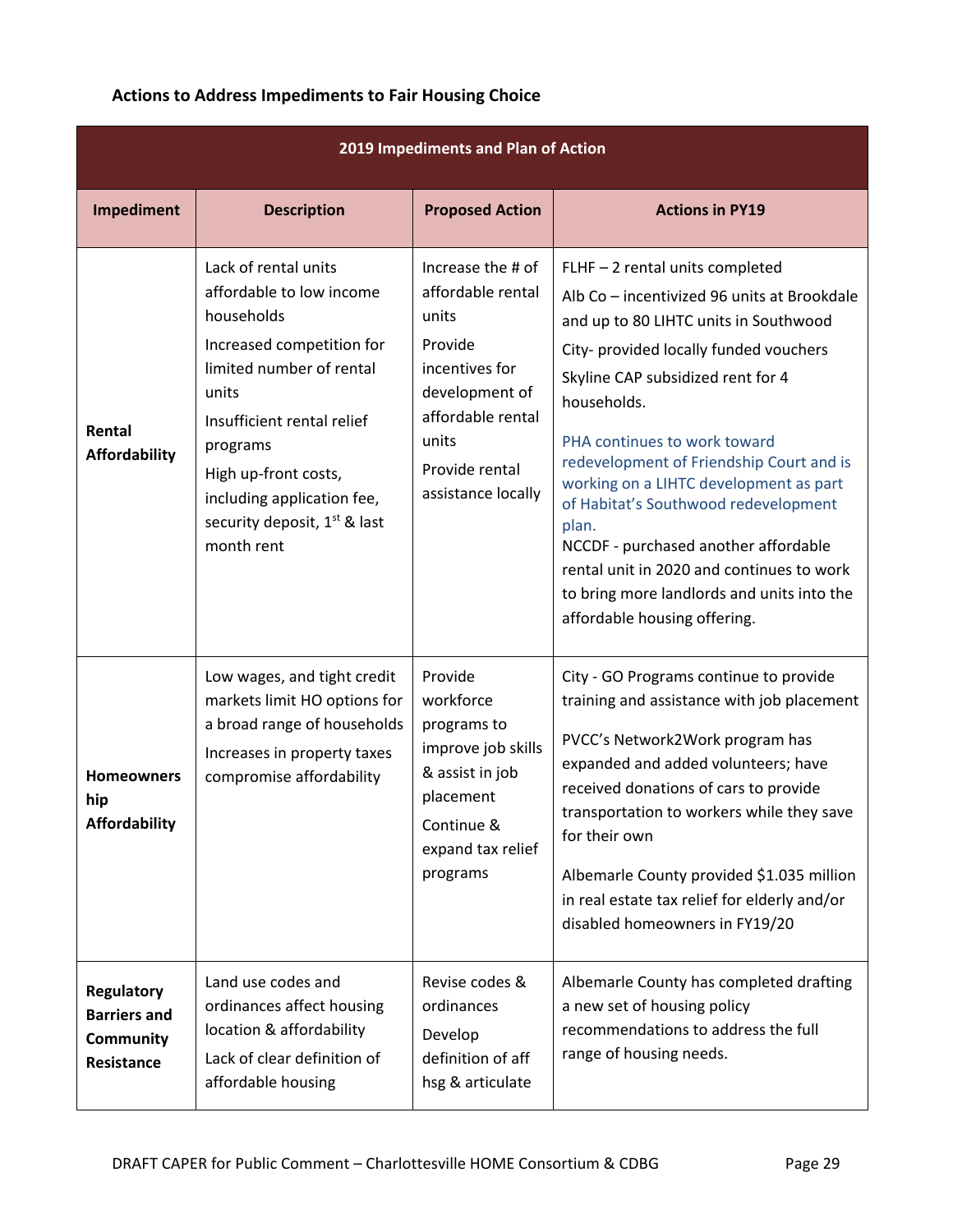|                                                                                              |                                                                                                                                                                                                                     | community<br>benefits                                                                                                                                                                                                  | The Regional Housing Partnership (RHP)<br>has begun writing a regional housing plan.<br>NCCDF - strives to be a partner in County<br>Comprehensive planning efforts to assure<br>Affordable housing is addressed in<br>terminology and in land use codes.                                                                                                   |
|----------------------------------------------------------------------------------------------|---------------------------------------------------------------------------------------------------------------------------------------------------------------------------------------------------------------------|------------------------------------------------------------------------------------------------------------------------------------------------------------------------------------------------------------------------|-------------------------------------------------------------------------------------------------------------------------------------------------------------------------------------------------------------------------------------------------------------------------------------------------------------------------------------------------------------|
| Impediment                                                                                   | <b>Description</b>                                                                                                                                                                                                  | <b>Proposed Action</b>                                                                                                                                                                                                 | <b>Responsible Parties</b>                                                                                                                                                                                                                                                                                                                                  |
| <b>Discriminatio</b><br>n in the<br><b>Rental &amp;</b><br><b>Homeowner</b><br><b>Market</b> | Overt or covert<br>discrimination against<br>renters & homebuyers on<br>the basis of race and<br>ethnicity, family status, and<br>disability<br>Predatory lending practices<br>Lack of reasonable<br>accommodations | Eliminate all<br>discrimination in<br>housing<br>Raise awareness<br>of fair housing<br>laws<br>Provide<br>counseling and<br>advocacy<br>Promote VHDA's<br><b>Rental Unit</b><br>Accessibility<br>Modification<br>Grant | Non-profit housing counseling programs<br>continue to address fair housing.<br>PHA provided one-on-one counseling and<br>group education to over 900 households<br>in PY20. PHA also provided public training<br>to 36 people that meets the Fair Housing<br>CEU requirement for property managers<br>Skyline CAP conducted workshops and 1:1<br>counseling |
| <b>High Debt-to-</b><br><b>Income Ratios</b><br>and<br><b>Foreclosures</b>                   | Difficulties for families to<br>come up with down<br>payment assistance to due<br>credit issues                                                                                                                     | Credit repair<br>programs<br>Housing<br>counseling<br>Lease to own<br>options                                                                                                                                          | Skyline CAP resolved 3 foreclosures and<br>we have a credit repair program as well.<br>FLHF have provided a credit repair<br>program.                                                                                                                                                                                                                       |
| <b>Economic and</b><br>Racial<br><b>Disparities</b><br>among<br><b>Schools</b>               | Concentration of low-<br>income and racial minority<br>students into certain<br>schools and districts may<br>compromise school quality<br>and exacerbate housing<br>segregation among families                      | Increase transit<br>option to expand<br>geographic<br>opportunities<br>Educate<br>landlords<br>Encourage<br>neighborhood<br>economic and                                                                               | Local governments, Local school boards,<br>non-profit organizations<br><b>International Rescue Committee</b>                                                                                                                                                                                                                                                |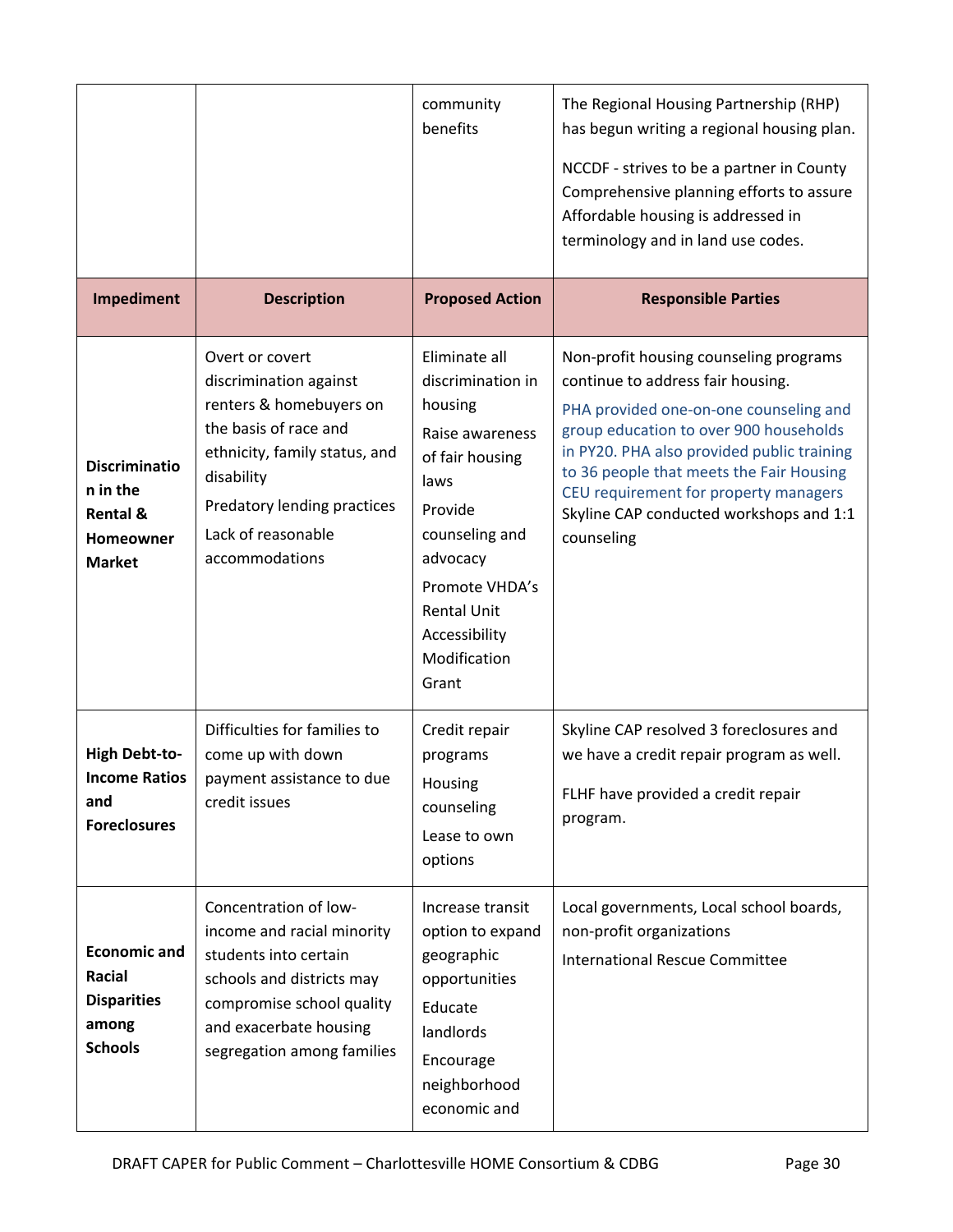| Impediment                                                                                                                     | <b>Description</b>                                                                                                                                                                                                                 | racial integration<br>for families with<br>children,<br>especially in the<br>City of<br>Charlottesville<br>and urbanized<br>Alb County<br><b>Proposed Action</b> | <b>Accomplishments for PY18</b>                                                                                                                                                                                                                                                                                                                                                                             |
|--------------------------------------------------------------------------------------------------------------------------------|------------------------------------------------------------------------------------------------------------------------------------------------------------------------------------------------------------------------------------|------------------------------------------------------------------------------------------------------------------------------------------------------------------|-------------------------------------------------------------------------------------------------------------------------------------------------------------------------------------------------------------------------------------------------------------------------------------------------------------------------------------------------------------------------------------------------------------|
|                                                                                                                                |                                                                                                                                                                                                                                    |                                                                                                                                                                  |                                                                                                                                                                                                                                                                                                                                                                                                             |
| Lack of<br><b>Housing</b><br><b>Accessible to</b><br>People with<br><b>Disabilities</b><br>and People<br><b>Aging in Place</b> | Lack of reasonable<br>accommodations & housing<br>designed with accessibility<br>features, accessible units<br>can be expensive<br>Lack of senior housing that<br>is income-accessible                                             | Renovate<br>existing homes<br><b>Build accessible</b><br>new homes<br>Provide ramps<br>Identify people<br>with needs &<br>refer to local<br>programs             | AHIP Seniors Safe at Home completed 99<br>rehab and emergency repairs<br>FLHF worked with local community groups<br>to rehab a home for an elder with<br>disabilities<br>FLHF completed one housing rehab under<br>the Granting Freedom program<br>Skyline CAP completed 3 ramps<br>NCCDF - completed 9 projects to rehab<br>elderly and/or disable housing 7 of which<br>directly addressed accessibility. |
| Language and<br><b>Cultural</b><br><b>Barriers</b>                                                                             | Language differences can be<br>a means for housing<br>discrimination; immigrants<br>may lack knowledge of<br>housing and financing<br>options; cultural differences<br>yield neighbor and landlord<br>tension<br>Large family size | Reduce cultural<br>and linguistic<br>barriers to<br>housing access<br>Engage different<br>groups in<br>conversations<br>about<br>differences and<br>similarities | <b>International Rescue Committee</b><br>Creciendo Juntos & other non-profits<br>Schools                                                                                                                                                                                                                                                                                                                    |
| <b>Educational</b><br><b>Barriers</b>                                                                                          | Lack of financial literacy<br>Lack of knowledge of fair<br>housing rights                                                                                                                                                          | Financial<br>education &<br>counseling<br>Provide<br>information and<br>education                                                                                | Local housing counselors, Piedmont<br>Housing Alliance, other non-profit orgs,<br>Legal Aid                                                                                                                                                                                                                                                                                                                 |